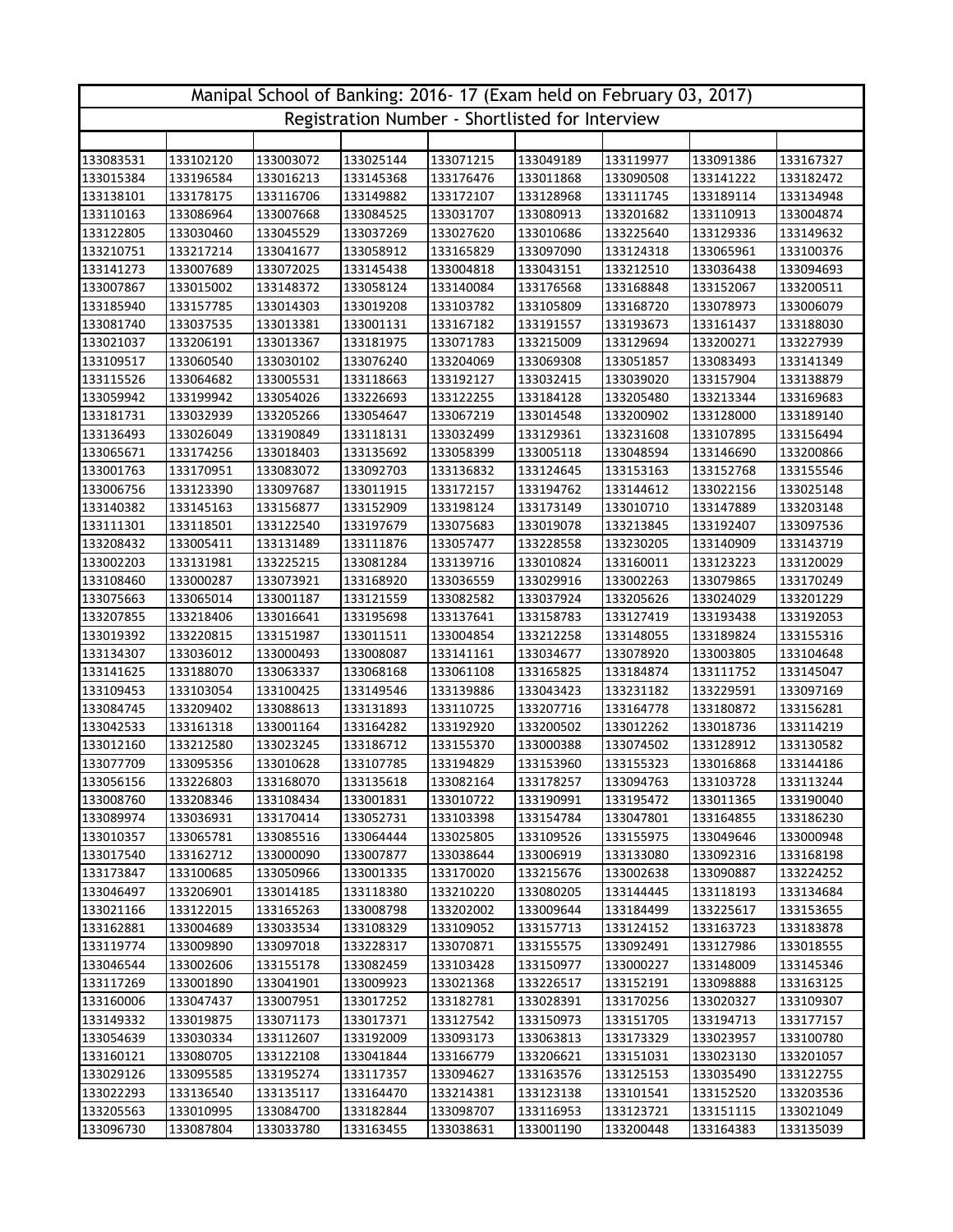| Manipal School of Banking: 2016-17 (Exam held on February 03, 2017) |                        |                        |                        |                                                 |                        |                        |                        |                        |  |  |
|---------------------------------------------------------------------|------------------------|------------------------|------------------------|-------------------------------------------------|------------------------|------------------------|------------------------|------------------------|--|--|
|                                                                     |                        |                        |                        | Registration Number - Shortlisted for Interview |                        |                        |                        |                        |  |  |
|                                                                     |                        |                        |                        |                                                 |                        |                        |                        |                        |  |  |
| 133134052                                                           | 133163481              | 133165023              | 133210128              | 133211930                                       | 133105102              | 133208541              | 133080322              | 133203364              |  |  |
| 133117746                                                           | 133189085              | 133051182              | 133098318              | 133130446                                       | 133134025              | 133098215              | 133078467              | 133188776              |  |  |
| 133104108                                                           | 133161924              | 133210008              | 133195989              | 133203599                                       | 133222728              | 133075693              | 133033015              | 133057558              |  |  |
| 133229420                                                           | 133211038              | 133088259              | 133199579              | 133048124                                       | 133155006              | 133175513              | 133143115              | 133129086              |  |  |
| 133211116                                                           | 133078291              | 133080839              | 133055090              | 133227738                                       | 133113387              | 133124964              | 133133364              | 133029609              |  |  |
| 133119883                                                           | 133048217              | 133187866              | 133202303              | 133062118                                       | 133132561              | 133102736              | 133129536              | 133089503              |  |  |
| 133195332                                                           | 133113581              | 133087534              | 133021783              | 133163510                                       | 133109426              | 133143317              | 133048729              | 133106202              |  |  |
| 133070027                                                           | 133015088              | 133102654              | 133095868              | 133157704                                       | 133014479              | 133197157              | 133141919              | 133195035              |  |  |
| 133065821                                                           | 133130699              | 133076654              | 133052742              | 133001811                                       | 133138631              | 133196974              | 133101123              | 133197993              |  |  |
| 133163888                                                           | 133215161              | 133153586              | 133099255              | 133131137                                       | 133011724              | 133190750              | 133180951              | 133193688              |  |  |
| 133123625                                                           | 133022288              | 133125894              | 133178178              | 133188056                                       | 133093973              | 133178632              | 133172411              | 133207981              |  |  |
| 133008563                                                           | 133037491              | 133155479              | 133161673              | 133139919                                       | 133056291              | 133015984              | 133090829              | 133140801              |  |  |
| 133197263                                                           | 133218420              | 133209486              | 133159339              | 133064978                                       | 133106622              | 133166134              | 133143301              | 133126900              |  |  |
| 133141034                                                           | 133061460              | 133018204              | 133140875              | 133024781                                       | 133027650              | 133136088              | 133087272              | 133099124              |  |  |
| 133030416                                                           | 133013257              | 133194931              | 133000146              | 133151085                                       | 133222839              | 133232279              | 133174844              | 133041190              |  |  |
| 133152201                                                           | 133231872              | 133078475              | 133122184              | 133189636                                       | 133215274              | 133203775              | 133103106              | 133085111              |  |  |
| 133004553                                                           | 133183201              | 133160420              | 133097324              | 133224528                                       | 133161928              | 133087616              | 133203680              | 133013416              |  |  |
| 133195223                                                           | 133131392              | 133141545              | 133149474              | 133049913                                       | 133091652              | 133017975              | 133125391              | 133042301              |  |  |
| 133037104                                                           | 133102536              | 133004254              | 133201328              | 133131351                                       | 133165899              | 133071939              | 133135396              | 133219991              |  |  |
| 133012351                                                           | 133028157              | 133092141              | 133176173              | 133094082                                       | 133070126              | 133139802              | 133193458              | 133006428              |  |  |
| 133080376                                                           | 133031196              | 133170011              | 133116718              | 133108207                                       | 133030560              | 133052173              | 133138204              | 133166788              |  |  |
| 133002115                                                           | 133047497              | 133068738              | 133026106              | 133152881                                       | 133087660              | 133186212              | 133156657              | 133213255              |  |  |
| 133194100                                                           | 133187047              | 133142744              | 133151280              | 133215324                                       | 133188262              | 133107700              | 133185495              | 133096726              |  |  |
| 133004308                                                           | 133064183              | 133142812              | 133156331              | 133142585                                       | 133018868              | 133020819              | 133010930              | 133135877              |  |  |
| 133028034                                                           | 133058300              | 133219623              | 133071872              | 133209649                                       | 133038787              | 133006609              | 133152761              | 133186609              |  |  |
| 133009942                                                           | 133048067              | 133192904              | 133143521              | 133158750                                       | 133187181              | 133169513              | 133167000              | 133218619              |  |  |
| 133112931                                                           | 133060306              | 133223133              | 133075919              | 133008079                                       | 133150916              | 133175744              | 133149865              | 133135874              |  |  |
| 133001644                                                           | 133082178              | 133230033              | 133209337              | 133020774                                       | 133060741              | 133080034              | 133117225              | 133111868              |  |  |
| 133153359                                                           | 133081888              | 133040007              | 133111848              | 133009829                                       | 133152425              | 133107250              | 133173048              | 133011837              |  |  |
| 133075905                                                           | 133014818              | 133055612              | 133023489              | 133112959                                       | 133190508              | 133229643              | 133221888              | 133176189              |  |  |
| 133066742                                                           | 133128272              | 133053745              | 133193017              | 133211159                                       | 133217892              | 133166847              | 133157080              | 133002419              |  |  |
| 133070032                                                           | 133215679              | 133074926              | 133185925              | 133152334                                       | 133163789              | 133195206              | 133211628              | 133226284              |  |  |
| 133082231                                                           | 133039952              | 133150964              | 133194379              | 133188345                                       | 133126163              | 133135563              | 133030726              | 133211084              |  |  |
| 133196690                                                           | 133035376              | 133032114              | 133001608              | 133068928                                       | 133088258              | 133220374<br>133000244 | 133113153              | 133036781              |  |  |
| 133150081                                                           | 133038753              | 133124243              | 133120481              | 133184165                                       | 133191468              |                        | 133162732              | 133071830              |  |  |
| 133159335<br>133021522                                              | 133142126<br>133078755 | 133051257              | 133155565              | 133187809                                       | 133184307              | 133140493              | 133097451              | 133191485              |  |  |
|                                                                     | 133055673              | 133212631              | 133079395              | 133044735                                       | 133000051              | 133076057              | 133143781              | 133077397              |  |  |
| 133067628<br>133128029                                              | 133052820              | 133000488<br>133133580 | 133214134<br>133073549 | 133134009<br>133049028                          | 133015533<br>133021801 | 133016573<br>133194740 | 133021379<br>133192234 | 133222230              |  |  |
| 133202576                                                           | 133188820              | 133101141              | 133117936              | 133175349                                       | 133101391              | 133071139              | 133137507              | 133139014<br>133210127 |  |  |
| 133187573                                                           | 133037345              | 133189687              | 133170768              | 133095426                                       | 133035396              | 133127429              | 133128071              | 133215549              |  |  |
| 133181236                                                           | 133044191              | 133018920              | 133208789              | 133034599                                       | 133000882              | 133222326              | 133200544              | 133129542              |  |  |
| 133219300                                                           | 133123271              | 133100108              | 133122687              | 133043250                                       | 133166526              | 133079009              | 133000304              | 133010539              |  |  |
| 133002282                                                           | 133127807              | 133198982              | 133142255              | 133106512                                       | 133110237              | 133159886              | 133197126              | 133132775              |  |  |
| 133130493                                                           | 133133912              | 133010687              | 133018650              | 133136110                                       | 133025607              | 133128660              | 133159091              | 133153632              |  |  |
| 133199339                                                           | 133021936              | 133197916              | 133126313              | 133222415                                       | 133221407              | 133121812              | 133075418              | 133225795              |  |  |
| 133096282                                                           | 133120392              | 133062368              | 133140051              | 133194411                                       | 133166374              | 133067496              | 133138177              | 133130077              |  |  |
| 133122541                                                           | 133006541              | 133181124              | 133156947              | 133073241                                       | 133140932              | 133040206              | 133159684              | 133196292              |  |  |
| 133122615                                                           | 133112814              | 133005710              | 133000663              | 133076432                                       | 133154310              | 133229779              | 133087675              | 133070869              |  |  |
| 133047231                                                           | 133016504              | 133024307              | 133095832              | 133116357                                       | 133037155              | 133053131              | 133076430              | 133138543              |  |  |
| 133096767                                                           | 133100604              | 133148416              | 133112596              | 133205132                                       | 133132491              | 133149807              | 133116736              | 133108618              |  |  |
| 133128201                                                           | 133067896              | 133019118              | 133166087              | 133195550                                       | 133171424              | 133191571              | 133193188              | 133185390              |  |  |
| 133194207                                                           | 133016668              | 133127516              | 133095337              | 133166409                                       | 133006778              | 133096567              | 133099433              | 133189296              |  |  |
| 133110765                                                           | 133199612              | 133112611              | 133124795              | 133219960                                       | 133074328              | 133150463              | 133151362              | 133121465              |  |  |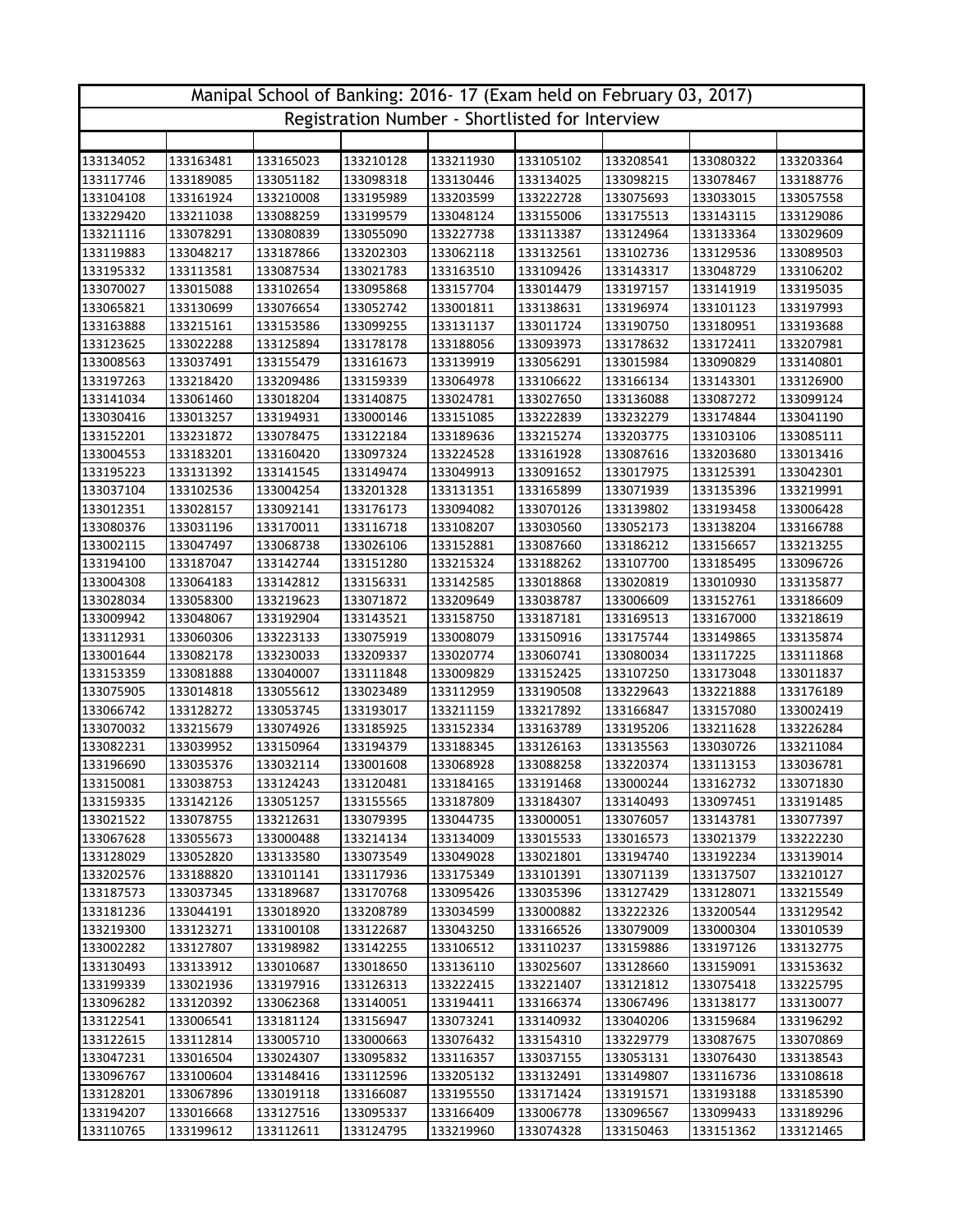| Manipal School of Banking: 2016-17 (Exam held on February 03, 2017) |           |           |           |                                                 |           |           |           |           |  |  |
|---------------------------------------------------------------------|-----------|-----------|-----------|-------------------------------------------------|-----------|-----------|-----------|-----------|--|--|
|                                                                     |           |           |           | Registration Number - Shortlisted for Interview |           |           |           |           |  |  |
|                                                                     |           |           |           |                                                 |           |           |           |           |  |  |
| 133050543                                                           | 133151305 | 133195030 | 133075389 | 133197661                                       | 133007537 | 133180938 | 133117988 | 133036324 |  |  |
| 133041198                                                           | 133104899 | 133114695 | 133007326 | 133005857                                       | 133119997 | 133135153 | 133126301 | 133144828 |  |  |
| 133034719                                                           | 133200306 | 133138078 | 133108832 | 133005484                                       | 133201955 | 133055013 | 133111245 | 133174307 |  |  |
| 133183397                                                           | 133173610 | 133097388 | 133025317 | 133145905                                       | 133072241 | 133227523 | 133113959 | 133101623 |  |  |
| 133097530                                                           | 133122885 | 133075022 | 133151955 | 133080460                                       | 133002293 | 133209673 | 133053340 | 133151856 |  |  |
| 133149254                                                           | 133052181 | 133105592 | 133021818 | 133109977                                       | 133150361 | 133095500 | 133006564 | 133023937 |  |  |
| 133067803                                                           | 133142015 | 133024477 | 133018338 | 133124929                                       | 133044736 | 133127342 | 133122563 | 133164996 |  |  |
| 133118250                                                           | 133121363 | 133026426 | 133209632 | 133145924                                       | 133190009 | 133131643 | 133195292 | 133017255 |  |  |
| 133110845                                                           | 133037046 | 133010522 | 133202090 | 133202017                                       | 133209252 | 133057059 | 133033294 | 133145799 |  |  |
| 133172727                                                           | 133003074 | 133157441 | 133220045 | 133019202                                       | 133093044 | 133091167 | 133087447 | 133144813 |  |  |
| 133064763                                                           | 133102271 | 133001903 | 133124154 | 133055057                                       | 133194489 | 133108835 | 133155894 | 133021572 |  |  |
| 133092962                                                           | 133107153 | 133195802 | 133144272 | 133124871                                       | 133013974 | 133013635 | 133048877 | 133102789 |  |  |
| 133051552                                                           | 133112359 | 133106591 | 133001004 | 133029976                                       | 133102412 | 133090114 | 133231576 | 133152398 |  |  |
| 133153578                                                           | 133036746 | 133187454 | 133196270 | 133002948                                       | 133097224 | 133106208 | 133011930 | 133002436 |  |  |
| 133069106                                                           | 133199108 | 133003395 | 133116414 | 133067239                                       | 133163790 | 133075713 | 133158214 | 133166296 |  |  |
| 133008356                                                           | 133138726 | 133039939 | 133049578 | 133026165                                       | 133162899 | 133076722 | 133183036 | 133014091 |  |  |
| 133213380                                                           | 133043971 | 133121204 | 133116091 | 133187849                                       | 133167846 | 133117938 | 133012088 | 133169350 |  |  |
| 133127087                                                           | 133221213 | 133009210 | 133119902 | 133207830                                       | 133000982 | 133008646 | 133155419 | 133009492 |  |  |
| 133004452                                                           | 133176866 | 133027770 | 133195876 | 133111126                                       | 133201666 | 133055085 | 133011272 | 133035558 |  |  |
| 133038832                                                           | 133089505 | 133119789 | 133134908 | 133199097                                       | 133081948 | 133230112 | 133114689 | 133167912 |  |  |
| 133008615                                                           | 133112774 | 133000862 | 133093984 | 133200459                                       | 133166383 | 133186365 | 133140866 | 133153510 |  |  |
| 133065180                                                           | 133122611 | 133007579 | 133130901 | 133009919                                       | 133146207 | 133182195 | 133229049 | 133120591 |  |  |
| 133068605                                                           | 133163322 | 133001651 | 133226138 | 133124699                                       | 133173235 | 133002128 | 133215981 | 133186583 |  |  |
| 133005693                                                           | 133055788 | 133024949 | 133136051 | 133005546                                       | 133083062 | 133162501 | 133159861 | 133206444 |  |  |
| 133023107                                                           | 133190716 | 133028480 | 133019494 | 133051287                                       | 133110191 | 133150477 | 133180247 | 133158942 |  |  |
| 133192295                                                           | 133064650 | 133202772 | 133228068 | 133155948                                       | 133118565 | 133020846 | 133003446 | 133024539 |  |  |
| 133126052                                                           | 133121852 | 133182951 | 133159765 | 133116631                                       | 133050578 | 133139888 | 133060786 | 133103390 |  |  |
| 133121031                                                           | 133040353 | 133179405 | 133030396 | 133179147                                       | 133208913 | 133001156 | 133223318 | 133080340 |  |  |
| 133174729                                                           | 133109588 | 133050770 | 133009696 | 133093429                                       | 133095392 | 133122383 | 133000253 | 133111331 |  |  |
| 133004903                                                           | 133026516 | 133077921 | 133007247 | 133049436                                       | 133088974 | 133198364 | 133124729 | 133106014 |  |  |
| 133089597                                                           | 133076986 | 133164502 | 133200156 | 133070636                                       | 133025516 | 133092657 | 133075311 | 133140668 |  |  |
| 133096755                                                           | 133003021 | 133227332 | 133015480 | 133064739                                       | 133085554 | 133105154 | 133043870 | 133180429 |  |  |
| 133096472                                                           | 133157602 | 133003576 | 133079931 | 133071343                                       | 133188571 | 133155552 | 133150585 | 133008097 |  |  |
| 133126212                                                           | 133075704 | 133159808 | 133154655 | 133000521                                       | 133105919 | 133000036 | 133081954 | 133001610 |  |  |
| 133006378                                                           | 133053093 | 133140709 | 133170785 | 133007571                                       | 133081902 | 133056441 | 133212785 | 133001881 |  |  |
| 133142703                                                           | 133003619 | 133123128 | 133075219 | 133054566                                       | 133070204 | 133227575 | 133211653 | 133128669 |  |  |
| 133030168                                                           | 133148958 | 133162841 | 133009075 | 133076839                                       | 133152037 | 133065692 | 133154966 | 133039255 |  |  |
| 133011545                                                           | 133026771 | 133024023 | 133036334 | 133135356                                       | 133102376 | 133002622 | 133031474 | 133011832 |  |  |
| 133001582                                                           | 133150666 | 133003313 | 133122646 | 133155571                                       | 133202983 | 133133582 | 133025898 | 133191796 |  |  |
| 133011647                                                           | 133075544 | 133111538 | 133140210 | 133212950                                       | 133202944 | 133141970 | 133073645 | 133217457 |  |  |
| 133020977                                                           | 133101120 | 133164672 | 133156824 | 133150143                                       | 133198015 | 133192146 | 133128939 | 133129245 |  |  |
| 133218839                                                           | 133003267 | 133000042 | 133047141 | 133122575                                       | 133054730 | 133008073 | 133089734 | 133222399 |  |  |
| 133062416                                                           | 133081606 | 133228131 | 133102152 | 133154912                                       | 133029919 | 133094980 | 133152703 | 133087959 |  |  |
| 133187730                                                           | 133132433 | 133152153 | 133166353 | 133199999                                       | 133154164 | 133131975 | 133062564 | 133158525 |  |  |
| 133084681                                                           | 133065619 | 133079335 | 133031518 | 133100132                                       | 133206931 | 133167053 | 133022776 | 133000826 |  |  |
| 133088483                                                           | 133209736 | 133111338 | 133166983 | 133192715                                       | 133113657 | 133186316 | 133213590 | 133051251 |  |  |
| 133228043                                                           | 133213122 | 133128065 | 133140269 | 133122657                                       | 133230029 | 133070954 | 133172667 | 133018782 |  |  |
| 133118180                                                           | 133138114 | 133001584 | 133005119 | 133186584                                       | 133148466 | 133072672 | 133156159 | 133173059 |  |  |
| 133002462                                                           | 133070702 | 133099714 | 133163457 | 133125500                                       | 133088713 | 133101934 | 133198230 | 133062396 |  |  |
| 133050027                                                           | 133076555 | 133166759 | 133006518 | 133205487                                       | 133000858 | 133222175 | 133164003 | 133046636 |  |  |
| 133136438                                                           | 133223761 | 133050488 | 133018142 | 133126657                                       | 133090575 | 133184142 | 133219731 | 133089355 |  |  |
| 133150261                                                           | 133100624 | 133166854 | 133165978 | 133175121                                       | 133156595 | 133068435 | 133047904 | 133141091 |  |  |
| 133012265                                                           | 133015425 | 133019893 | 133141941 | 133190839                                       | 133187112 | 133163041 | 133144113 | 133208460 |  |  |
| 133048402                                                           | 133181647 | 133191966 | 133173093 | 133167380                                       | 133167991 | 133125307 | 133186975 | 133070700 |  |  |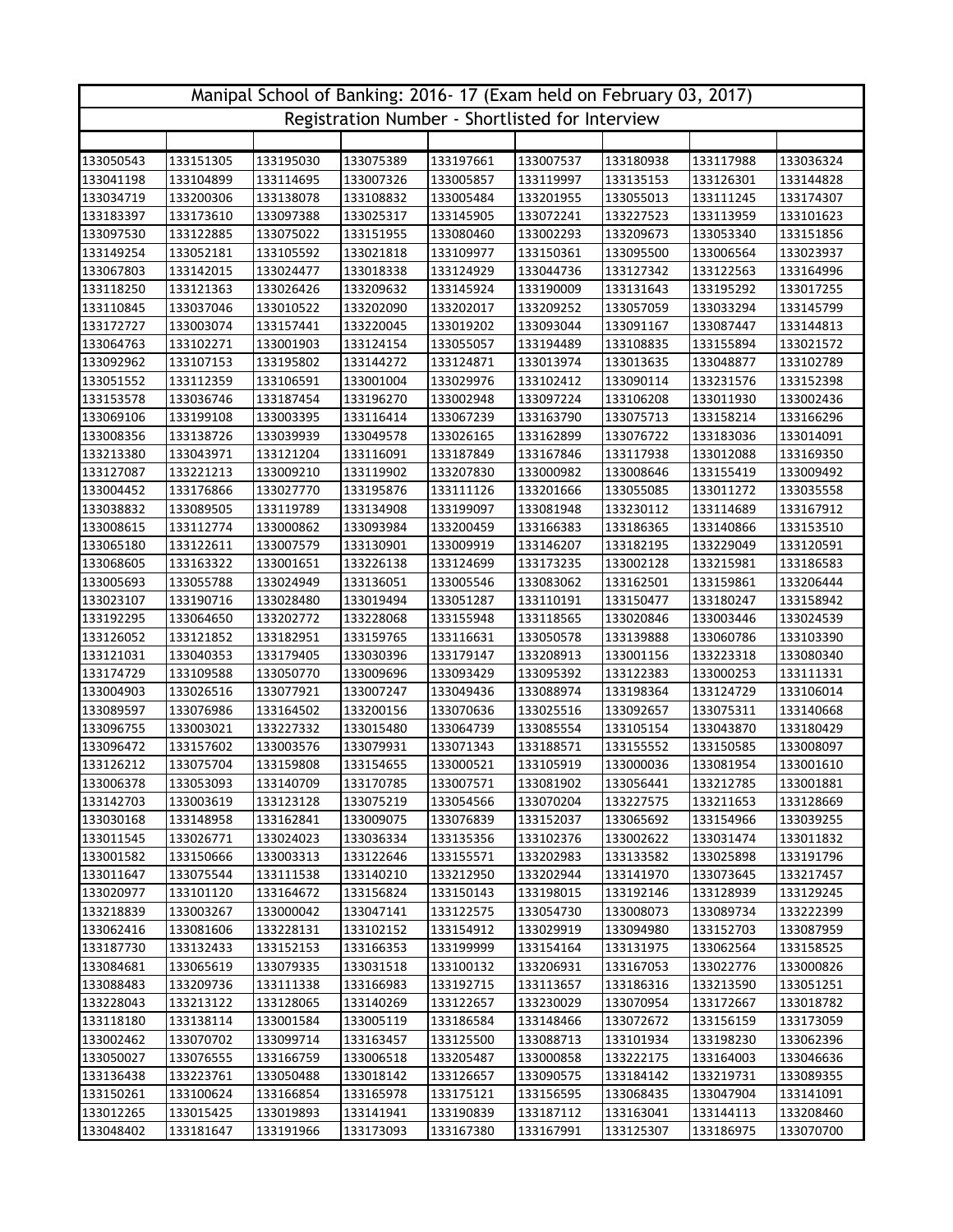| Manipal School of Banking: 2016-17 (Exam held on February 03, 2017) |                                                 |           |           |           |           |           |           |           |  |  |  |
|---------------------------------------------------------------------|-------------------------------------------------|-----------|-----------|-----------|-----------|-----------|-----------|-----------|--|--|--|
|                                                                     | Registration Number - Shortlisted for Interview |           |           |           |           |           |           |           |  |  |  |
|                                                                     |                                                 |           |           |           |           |           |           |           |  |  |  |
| 133037309                                                           | 133205786                                       | 133164686 | 133163519 | 133191719 | 133156628 | 133185456 | 133019415 | 133197200 |  |  |  |
| 133077411                                                           | 133050895                                       | 133199998 | 133105356 | 133195577 | 133030777 | 133152519 | 133166332 | 133176140 |  |  |  |
| 133188634                                                           | 133000687                                       | 133147246 | 133000139 | 133006805 | 133064495 | 133183610 | 133170268 | 133117518 |  |  |  |
| 133054654                                                           | 133145469                                       | 133024125 | 133180089 | 133051903 | 133137730 | 133188774 | 133143823 | 133108645 |  |  |  |
| 133155372                                                           | 133000316                                       | 133010046 | 133116580 | 133040172 | 133113091 | 133102064 | 133224365 | 133157287 |  |  |  |
| 133182359                                                           | 133161352                                       | 133106239 | 133190822 | 133071527 | 133200291 | 133031791 | 133152855 | 133091417 |  |  |  |
| 133226702                                                           | 133179741                                       | 133164581 | 133095543 | 133194384 | 133087443 | 133009986 | 133192350 | 133143676 |  |  |  |
| 133016674                                                           | 133057372                                       | 133081844 | 133209324 | 133117214 | 133157290 | 133166395 | 133132800 | 133199657 |  |  |  |
| 133030857                                                           | 133036973                                       | 133028939 | 133194289 | 133064021 | 133227795 | 133100100 | 133076006 | 133064766 |  |  |  |
| 133001958                                                           | 133077278                                       | 133011489 | 133012729 | 133092800 | 133189997 | 133135967 | 133186341 | 133183390 |  |  |  |
| 133006495                                                           | 133074698                                       | 133137549 | 133138567 | 133132669 | 133217902 | 133059889 | 133164643 | 133078401 |  |  |  |
| 133041201                                                           | 133001115                                       | 133106976 | 133104322 | 133119364 | 133138928 | 133125108 | 133184637 | 133186213 |  |  |  |
| 133017930                                                           | 133053198                                       | 133118137 | 133030371 | 133158738 | 133152715 | 133105088 | 133232263 | 133051464 |  |  |  |
| 133146978                                                           | 133031351                                       | 133026558 | 133153908 | 133063863 | 133138296 | 133031951 | 133214926 | 133010261 |  |  |  |
| 133052672                                                           | 133009044                                       | 133069141 | 133018265 | 133057045 | 133142825 | 133152274 | 133212236 | 133036598 |  |  |  |
| 133028722                                                           | 133093058                                       | 133135146 | 133199646 | 133038742 | 133152243 | 133089035 | 133009977 | 133120977 |  |  |  |
| 133034236                                                           | 133088975                                       | 133023626 | 133217772 | 133100684 | 133127503 | 133011155 | 133195201 | 133167404 |  |  |  |
| 133131471                                                           | 133095032                                       | 133000306 | 133037911 | 133094771 | 133024853 | 133184085 | 133021085 | 133022535 |  |  |  |
| 133053431                                                           | 133004076                                       | 133079398 | 133076785 | 133195219 | 133143308 | 133222962 | 133070229 | 133081518 |  |  |  |
| 133155904                                                           | 133018246                                       | 133052720 | 133164929 | 133065341 | 133140273 | 133008648 | 133115854 | 133217097 |  |  |  |
| 133037461                                                           | 133055894                                       | 133188120 | 133164151 | 133135929 | 133126081 | 133028192 | 133208305 | 133050934 |  |  |  |
| 133167825                                                           | 133008823                                       | 133171706 | 133090577 | 133104275 | 133213715 | 133122185 | 133134062 | 133209023 |  |  |  |
| 133003450                                                           | 133171869                                       | 133117673 | 133118523 | 133138855 | 133028154 | 133232463 | 133150988 | 133038325 |  |  |  |
| 133035692                                                           | 133086915                                       | 133183636 | 133189308 | 133122323 | 133212978 | 133076309 | 133102873 | 133124506 |  |  |  |
| 133162317                                                           | 133222876                                       | 133202961 | 133116573 | 133054544 | 133010702 | 133081500 | 133195872 | 133080669 |  |  |  |
| 133044669                                                           | 133019991                                       | 133065026 | 133109080 | 133071031 | 133230873 | 133204379 | 133070239 | 133181455 |  |  |  |
| 133191295                                                           | 133000247                                       | 133192060 | 133105302 | 133091351 | 133052380 | 133013753 | 133085698 | 133084447 |  |  |  |
| 133161346                                                           | 133110788                                       | 133211804 | 133079549 | 133081630 | 133066002 | 133028159 | 133112831 | 133039839 |  |  |  |
| 133164545                                                           | 133090724                                       | 133016293 | 133037243 | 133132114 | 133097694 | 133014584 | 133107608 | 133127974 |  |  |  |
| 133196528                                                           | 133064553                                       | 133088526 | 133168885 | 133164586 | 133109183 | 133035885 | 133156638 | 133150956 |  |  |  |
| 133126200                                                           | 133123023                                       | 133191778 | 133172355 | 133100338 | 133222867 | 133133105 | 133069797 | 133079678 |  |  |  |
| 133014285                                                           | 133007008                                       | 133054720 | 133163359 | 133011383 | 133021378 | 133102107 | 133136913 | 133157570 |  |  |  |
| 133098750                                                           | 133135990                                       | 133119250 | 133176286 | 133196471 | 133110106 | 133090954 | 133103997 | 133110427 |  |  |  |
| 133216806                                                           | 133008179                                       | 133135005 | 133101818 | 133118007 | 133174680 | 133058938 | 133126901 | 133162597 |  |  |  |
| 133164175                                                           | 133000290                                       | 133189361 | 133079543 | 133156703 | 133132607 | 133165298 | 133056120 | 133186310 |  |  |  |
| 133113119                                                           | 133004697                                       | 133013338 | 133011159 | 133038931 | 133030915 | 133146253 | 133079347 | 133080940 |  |  |  |
| 133190967                                                           | 133091349                                       | 133053339 | 133096248 | 133170157 | 133009228 | 133142630 | 133070604 | 133151916 |  |  |  |
| 133170343                                                           | 133014629                                       | 133191099 | 133079260 | 133005391 | 133192408 | 133029437 | 133019553 | 133192884 |  |  |  |
| 133223785                                                           | 133064165                                       | 133100378 | 133202603 | 133056095 | 133138283 | 133039061 | 133004720 | 133160258 |  |  |  |
| 133052556                                                           | 133008894                                       | 133101887 | 133143918 | 133108067 | 133192457 | 133183425 | 133160548 | 133071401 |  |  |  |
| 133021068                                                           | 133071110                                       | 133182753 | 133137023 | 133135209 | 133043076 | 133189685 | 133105675 | 133209428 |  |  |  |
| 133038383                                                           | 133142085                                       | 133185576 | 133108414 | 133174758 | 133153172 | 133192615 | 133163922 | 133119574 |  |  |  |
| 133035022                                                           | 133044451                                       | 133030601 | 133065388 | 133208435 | 133167571 | 133141275 | 133164988 | 133190320 |  |  |  |
| 133018570                                                           | 133062065                                       | 133161091 | 133088448 | 133063394 | 133031961 | 133020504 | 133128959 | 133118807 |  |  |  |
| 133061680                                                           | 133125294                                       | 133145180 | 133202430 | 133186000 | 133013695 | 133111026 | 133110226 | 133190721 |  |  |  |
| 133142746                                                           | 133149840                                       | 133104532 | 133151735 | 133116909 | 133204070 | 133022653 | 133025800 | 133082762 |  |  |  |
| 133177511                                                           | 133049339                                       | 133212018 | 133183748 | 133009185 | 133038999 | 133065686 | 133156813 | 133149228 |  |  |  |
| 133012696                                                           | 133040938                                       | 133122736 | 133155408 | 133078955 | 133124251 | 133164663 | 133068355 | 133161181 |  |  |  |
| 133110494                                                           | 133024875                                       | 133015497 | 133073188 | 133222181 | 133056041 | 133184780 | 133051894 | 133173440 |  |  |  |
| 133162791                                                           | 133013332                                       | 133123612 | 133108502 | 133060621 | 133098167 | 133197000 | 133199735 | 133076436 |  |  |  |
| 133181495                                                           | 133017539                                       | 133000140 | 133069631 | 133196172 | 133098657 | 133204280 | 133095735 | 133137428 |  |  |  |
| 133002799                                                           | 133081579                                       | 133081694 | 133000049 | 133080789 | 133025588 | 133137984 | 133199022 | 133191977 |  |  |  |
| 133089084                                                           | 133206826                                       | 133076372 | 133027344 | 133111533 | 133122513 | 133160500 | 133119398 | 133084261 |  |  |  |
| 133162779                                                           | 133133949                                       | 133163580 | 133198919 | 133105599 | 133016735 | 133219711 | 133040373 | 133002691 |  |  |  |
|                                                                     |                                                 |           |           |           |           |           |           |           |  |  |  |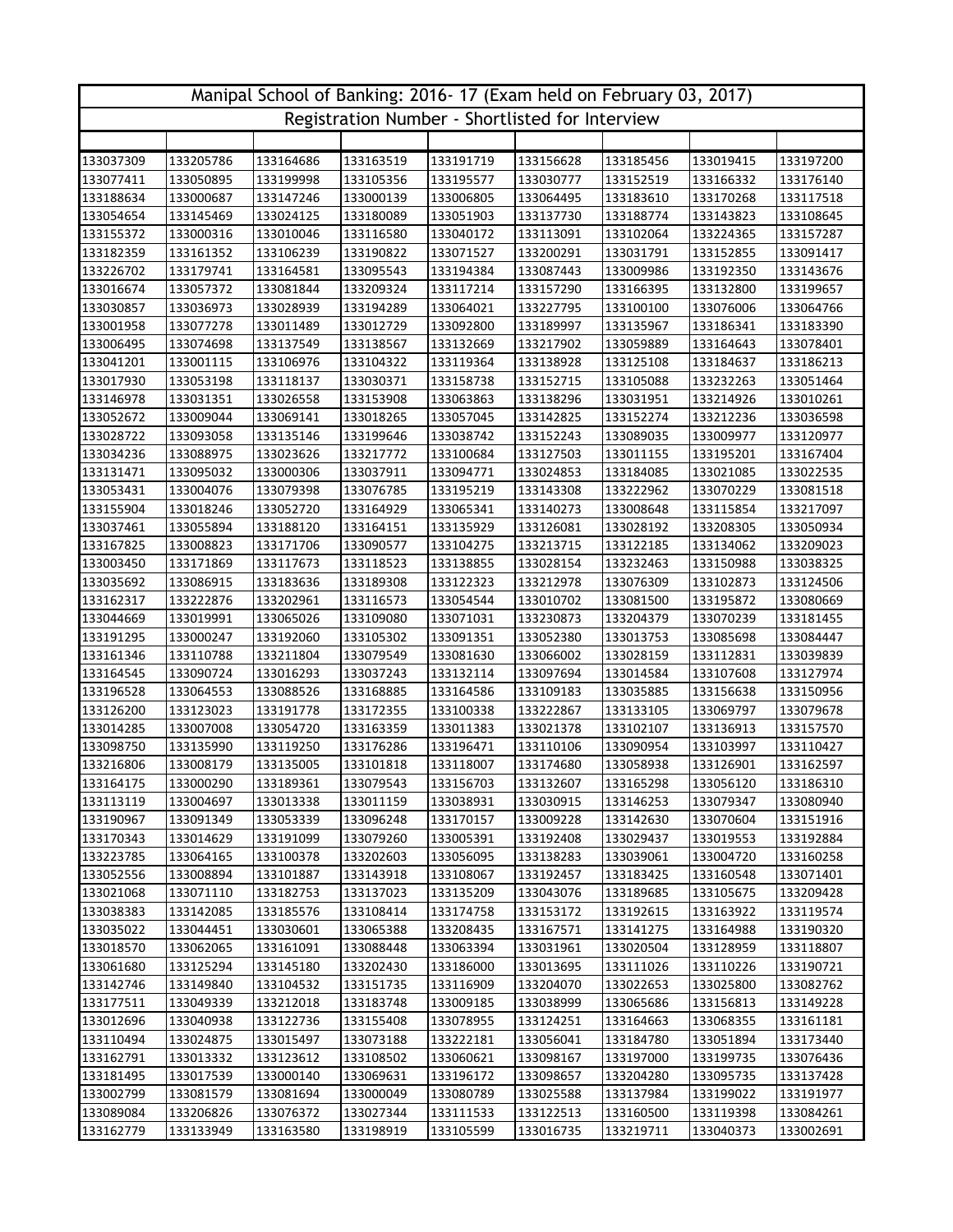| Manipal School of Banking: 2016-17 (Exam held on February 03, 2017) |           |           |           |                                                 |           |           |           |           |  |  |
|---------------------------------------------------------------------|-----------|-----------|-----------|-------------------------------------------------|-----------|-----------|-----------|-----------|--|--|
|                                                                     |           |           |           | Registration Number - Shortlisted for Interview |           |           |           |           |  |  |
|                                                                     |           |           |           |                                                 |           |           |           |           |  |  |
| 133193878                                                           | 133015965 | 133037006 | 133076549 | 133111953                                       | 133084297 | 133010379 | 133151832 | 133167805 |  |  |
| 133160884                                                           | 133022266 | 133083423 | 133214821 | 133057328                                       | 133195155 | 133206756 | 133190793 | 133069945 |  |  |
| 133145797                                                           | 133033019 | 133204156 | 133172203 | 133148488                                       | 133172518 | 133171558 | 133039893 | 133153277 |  |  |
| 133175604                                                           | 133131535 | 133003081 | 133046152 | 133175369                                       | 133032209 | 133122466 | 133025853 | 133100008 |  |  |
| 133174665                                                           | 133131805 | 133186700 | 133055282 | 133007174                                       | 133000048 | 133034294 | 133104800 | 133229386 |  |  |
| 133058129                                                           | 133198657 | 133227959 | 133153024 | 133106249                                       | 133077305 | 133045405 | 133184261 | 133006274 |  |  |
| 133006662                                                           | 133141596 | 133110080 | 133063990 | 133023165                                       | 133181855 | 133031607 | 133012741 | 133214432 |  |  |
| 133043192                                                           | 133024306 | 133105664 | 133054757 | 133141097                                       | 133100719 | 133078334 | 133097360 | 133087627 |  |  |
| 133111740                                                           | 133054914 | 133112207 | 133006000 | 133117835                                       | 133222278 | 133105085 | 133082332 | 133143947 |  |  |
| 133037531                                                           | 133034332 | 133141686 | 133108314 | 133117698                                       | 133126305 | 133084884 | 133098212 | 133181076 |  |  |
| 133011601                                                           | 133049813 | 133099870 | 133040115 | 133194613                                       | 133135357 | 133081953 | 133166815 | 133075904 |  |  |
| 133013569                                                           | 133123873 | 133205336 | 133026069 | 133128403                                       | 133079672 | 133013107 | 133154404 | 133138911 |  |  |
| 133015299                                                           | 133153111 | 133081749 | 133181181 | 133071737                                       | 133052560 | 133175334 | 133228010 | 133077559 |  |  |
| 133194410                                                           | 133000242 | 133039848 | 133112108 | 133033253                                       | 133095193 | 133123001 | 133042832 | 133112525 |  |  |
| 133206380                                                           | 133007888 | 133001054 | 133114464 | 133099120                                       | 133033708 | 133227568 | 133037883 | 133134854 |  |  |
| 133109601                                                           | 133096304 | 133154863 | 133215602 | 133154015                                       | 133040302 | 133232573 | 133211246 | 133172713 |  |  |
| 133053935                                                           | 133001116 | 133086629 | 133202683 | 133155079                                       | 133100819 | 133196647 | 133141389 | 133033963 |  |  |
| 133026275                                                           | 133107867 | 133031850 | 133012022 | 133166322                                       | 133073040 | 133123561 | 133139142 | 133053224 |  |  |
| 133143186                                                           | 133030022 | 133037153 | 133098423 | 133054312                                       | 133164961 | 133023914 | 133010096 | 133135971 |  |  |
| 133045493                                                           | 133038717 | 133071441 | 133069276 | 133228974                                       | 133199894 | 133121779 | 133012087 | 133013110 |  |  |
| 133199083                                                           | 133026957 | 133158007 | 133065170 | 133207582                                       | 133207861 | 133192209 | 133135173 | 133126525 |  |  |
| 133216791                                                           | 133010595 | 133067624 | 133005828 | 133152791                                       | 133115125 | 133138929 | 133106352 | 133126872 |  |  |
| 133020683                                                           | 133052958 | 133195016 | 133183876 | 133019813                                       | 133067543 | 133013288 | 133187227 | 133140156 |  |  |
| 133192693                                                           | 133126256 | 133101014 | 133229700 | 133204605                                       | 133153534 | 133000447 | 133158000 | 133080662 |  |  |
| 133135408                                                           | 133137205 | 133185809 | 133187818 | 133191682                                       | 133173992 | 133001518 | 133105999 | 133118341 |  |  |
| 133049037                                                           | 133159618 | 133104529 | 133045025 | 133144180                                       | 133156167 | 133170749 | 133221113 | 133212650 |  |  |
| 133208045                                                           | 133133289 | 133121783 | 133112585 | 133087426                                       | 133027522 | 133033792 | 133207235 | 133100625 |  |  |
| 133137892                                                           | 133081927 | 133165045 | 133145907 | 133092503                                       | 133123751 | 133091631 | 133141812 | 133130447 |  |  |
| 133046673                                                           | 133013589 | 133166714 | 133066069 | 133065548                                       | 133180318 | 133219779 | 133009462 | 133081490 |  |  |
| 133228462                                                           | 133073092 | 133014224 | 133189536 | 133063228                                       | 133143378 | 133000180 | 133174479 | 133009571 |  |  |
| 133169437                                                           | 133031259 | 133107414 | 133078215 | 133112541                                       | 133022044 | 133192741 | 133119307 | 133158240 |  |  |
| 133166534                                                           | 133112818 | 133097559 | 133117690 | 133080786                                       | 133228843 | 133220104 | 133174067 | 133023521 |  |  |
| 133112454                                                           | 133047455 | 133125276 | 133158499 | 133009507                                       | 133135521 | 133018855 | 133149692 | 133062903 |  |  |
| 133195519                                                           | 133135831 | 133127860 | 133218058 | 133104300                                       | 133015696 | 133104593 | 133186185 | 133089461 |  |  |
| 133176284                                                           | 133216534 | 133187650 | 133051526 | 133180396                                       | 133081952 | 133104940 | 133013133 | 133202339 |  |  |
| 133022253                                                           | 133002927 | 133198267 | 133202019 | 133162136                                       | 133186190 | 133188855 | 133052405 | 133215744 |  |  |
| 133006874                                                           | 133138248 | 133088057 | 133127006 | 133055262                                       | 133010932 | 133209233 | 133085835 | 133172779 |  |  |
| 133000094                                                           | 133129953 | 133191338 | 133124211 | 133010927                                       | 133001634 | 133107553 | 133071538 | 133193954 |  |  |
| 133123860                                                           | 133031036 | 133139775 | 133168767 | 133200167                                       | 133143692 | 133122623 | 133200080 | 133154572 |  |  |
| 133129070                                                           | 133118915 | 133192065 | 133061325 | 133191521                                       | 133174129 | 133163998 | 133153078 | 133197786 |  |  |
| 133054781                                                           | 133064697 | 133079436 | 133151534 | 133017251                                       | 133140965 | 133194143 | 133094787 | 133079733 |  |  |
| 133114561                                                           | 133083455 | 133206223 | 133209898 | 133186325                                       | 133175596 | 133183508 | 133041841 | 133169896 |  |  |
| 133104087                                                           | 133160183 | 133171985 | 133020967 | 133223570                                       | 133145707 | 133117531 | 133097078 | 133098128 |  |  |
| 133055624                                                           | 133088750 | 133079805 | 133056454 | 133121153                                       | 133191912 | 133031717 | 133201780 | 133160539 |  |  |
| 133162668                                                           | 133099903 | 133187500 | 133063180 | 133123685                                       | 133107366 | 133181658 | 133020677 | 133106849 |  |  |
| 133125760                                                           | 133115910 | 133156263 | 133104665 | 133116794                                       | 133221429 | 133155551 | 133219538 | 133089564 |  |  |
| 133125880                                                           | 133173468 | 133157925 | 133152757 | 133190018                                       | 133106444 | 133025976 | 133151421 | 133119821 |  |  |
| 133048007                                                           | 133057286 | 133227495 | 133193525 | 133154034                                       | 133032035 | 133226601 | 133101413 | 133035751 |  |  |
| 133003396                                                           | 133010337 | 133188708 | 133127683 | 133046348                                       | 133048896 | 133164865 | 133195704 | 133010888 |  |  |
| 133209035                                                           | 133174800 | 133218780 | 133156083 | 133175580                                       | 133152033 | 133113723 | 133134412 | 133107900 |  |  |
| 133092203                                                           | 133013213 | 133036540 | 133015578 | 133001289                                       | 133172281 | 133065108 | 133041380 | 133176484 |  |  |
| 133210211                                                           | 133092262 | 133141521 | 133167028 | 133001245                                       | 133217856 | 133198051 | 133174331 | 133173057 |  |  |
| 133031358                                                           | 133017144 | 133125430 | 133057368 | 133189381                                       | 133001802 | 133187900 | 133123933 | 133159306 |  |  |
| 133022228                                                           | 133045195 | 133002300 | 133005247 | 133195468                                       | 133106626 | 133221690 | 133183101 | 133013739 |  |  |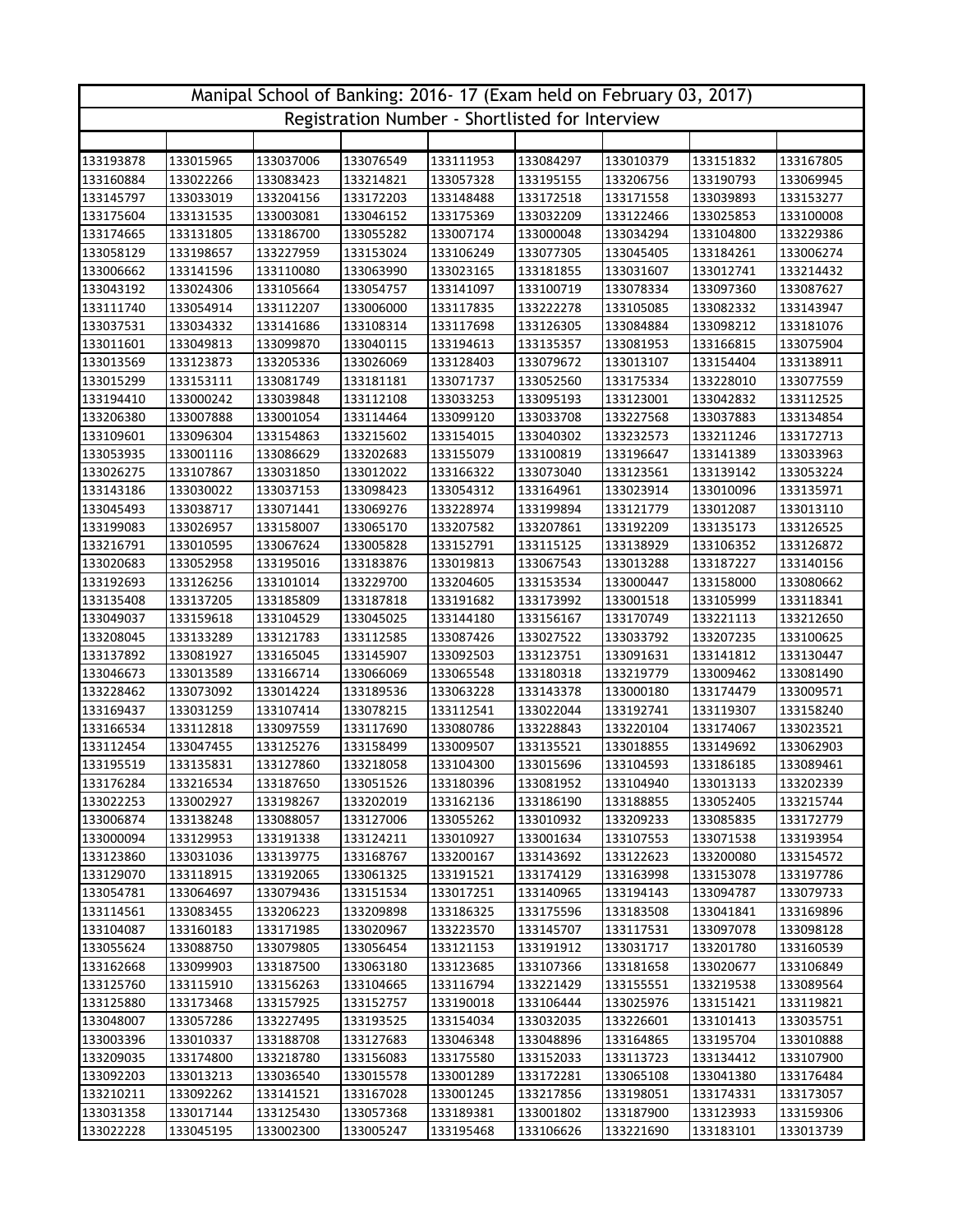| Registration Number - Shortlisted for Interview<br>133002916<br>133106887<br>133198058<br>133153838<br>133008590<br>133107800<br>133089422<br>133160596<br>133229618<br>133189010<br>133188585<br>133046011<br>133198633<br>133080567<br>133196726<br>133093803<br>133177138<br>133017076<br>133020494<br>133123602<br>133180288<br>133169512<br>133158436<br>133229518<br>133001684<br>133159901<br>133195835<br>133070308<br>133030184<br>133222967<br>133002595<br>133172099<br>133110804<br>133027108<br>133211752<br>133054352<br>133143087<br>133104225<br>133173897<br>133099085<br>133228279<br>133081262<br>133164200<br>133175889<br>133182215<br>133059065<br>133023460<br>133000726<br>133049803<br>133138926<br>133125593<br>133166013<br>133169436<br>133009188<br>133016574<br>133118956<br>133017771<br>133076665<br>133011750<br>133000679<br>133163263<br>133209681<br>133098900<br>133139379<br>133091474<br>133125813<br>133092893<br>133197990<br>133201479<br>133097614<br>133019048<br>133081957<br>133188975<br>133119647<br>133232714<br>133090939<br>133112436<br>133203104<br>133192808<br>133177677<br>133201594<br>133135398<br>133168734<br>133012565<br>133155284<br>133066431<br>133004007<br>133189494<br>133003393<br>133039350<br>133190583<br>133013939<br>133211932<br>133010968<br>133140235<br>133079503<br>133188122<br>133190996<br>133107630<br>133073180<br>133022577<br>133102460<br>133101529<br>133118725<br>133053894<br>133000517<br>133165362<br>133093239<br>133145225<br>133120447<br>133002845<br>133047059<br>133203659<br>133005754<br>133167631<br>133069315<br>133170766<br>133097806<br>133059252<br>133001355<br>133167850<br>133129513<br>133183713<br>133090056<br>133217758<br>133025978<br>133000178<br>133025048<br>133089641<br>133217283<br>133055574<br>133131356<br>133009576<br>133219617<br>133110817<br>133035002<br>133205089<br>133159745<br>133216758<br>133045058<br>133093069<br>133088539<br>133186792<br>133161543<br>133102088<br>133143882<br>133022129<br>133012950<br>133119332<br>133154127<br>133060433<br>133138115<br>133195548<br>133208961<br>133024511<br>133113364<br>133151318<br>133042645<br>133228233<br>133044568<br>133115118<br>133182158<br>133173849<br>133004979<br>133176453<br>133152922<br>133026422<br>133064490<br>133084618<br>133127205<br>133194253<br>133015889<br>133049029<br>133155186<br>133012458<br>133118862<br>133062741<br>133142084<br>133057928<br>133213928<br>133031600<br>133127519<br>133208279<br>133136435<br>133213824<br>133173792<br>133149204<br>133205441<br>133025680<br>133087033<br>133074238<br>133008769<br>133102186<br>133047698<br>133122096<br>133058410<br>133007401<br>133000931<br>133149520<br>133154341<br>133018103<br>133219026<br>133230661<br>133213004<br>133193080<br>133085609<br>133173576<br>133090489<br>133072688<br>133220854<br>133010212<br>133143701<br>133166271<br>133153397<br>133012436<br>133140460<br>133103209<br>133168101<br>133000344<br>133032131<br>133167480<br>133226002<br>133007115<br>133092283<br>133026037<br>133169510<br>133116016<br>133001437<br>133001925<br>133001022<br>133183982<br>133002581<br>133019120<br>133019022<br>133091614<br>133143514<br>133105845<br>133157547<br>133140700<br>133051675<br>133184807<br>133189155<br>133223498<br>133004046<br>133060835<br>133017257<br>133124798<br>133136450<br>133145913<br>133006911<br>133203430<br>133006766<br>133003819<br>133120487<br>133092409<br>133150218<br>133071248<br>133109745<br>133025698<br>133114706<br>133034176<br>133181166<br>133198164<br>133056664<br>133139253<br>133208976<br>133062509<br>133002047<br>133109201<br>133011102<br>133094641<br>133013960<br>133058803<br>133032331<br>133176126<br>133139286<br>133183531<br>133103397<br>133164143<br>133117436<br>133015354<br>133169609<br>133043430<br>133100499<br>133189498<br>133090326<br>133094684<br>133194601<br>133089088<br>133084315<br>133170254<br>133064279<br>133211919<br>133088570<br>133071147<br>133108305<br>133180425<br>133184334<br>133165486<br>133083711<br>133180771<br>133214822<br>133028381<br>133071332<br>133231624<br>133010313<br>133091134<br>133147499<br>133164838<br>133125040<br>133147835<br>133175899<br>133186965<br>133164223<br>133198623<br>133230773<br>133227810<br>133128646<br>133158526<br>133196874<br>133221645<br>133189623<br>133145132<br>133072009<br>133060430<br>133105108<br>133015469<br>133208588<br>133208512<br>133024978<br>133102970<br>133193988<br>133122485<br>133163869<br>133009806<br>133111746<br>133068009<br>133002560<br>133086953<br>133007139<br>133056780<br>133162970<br>133038602<br>133226093<br>133050312<br>133104522<br>133037307<br>133195642<br>133187275<br>133038582<br>133087364<br>133132091<br>133203592<br>133084234<br>133065176<br>133187459<br>133154936<br>133136064<br>133118160<br>133202995<br>133102935<br>133085955<br>133008161<br>133058713<br>133003677<br>133186698<br>133065035<br>133191432<br>133189391<br>133014130<br>133111242<br>133059139<br>133137193<br>133195115<br>133150701<br>133193632<br>133192927<br>133015841<br>133214594<br>133118783<br>133053605<br>133057183<br>133143157<br>133108432<br>133058060<br>133150129<br>133071032<br>133084519<br>133012032<br>133197703<br>133077577<br>133209409<br>133106680<br>133199189<br>133167925<br>133034757<br>133106091<br>133000325<br>133116956<br>133145808<br>133204669<br>133209125<br>133171404<br>133075132<br>133011320<br>133191245<br>133201013<br>133146125<br>133099919<br>133026500<br>133134885<br>133131548<br>133019520<br>133100802<br>133081214<br>133094293<br>133093466<br>133142855<br>133154866<br>133199019<br>133021389<br>133106487<br>133220796<br>133213665<br>133166462<br>133171142<br>133182860<br>133165919<br>133054315<br>133158980<br>133144294<br>133090039<br>133031822<br>133131770<br>133187008<br>133108085<br>133167459<br>133052123<br>133116113<br>133030587<br>133184929<br>133125561<br>133068404<br>133160063<br>133114026<br>133000514<br>133138436<br>133168598<br>133164688<br>133103437<br>133135432<br>133056129<br>133125450<br>133087342<br>133119966<br>133140628<br>133066403<br>133107998<br>133018429<br>133196778<br>133102012<br>133081084<br>133158658<br>133054931<br>133016134<br>133205651<br>133002811<br>133122651<br>133225904<br>133001544<br>133044573<br>133102570<br>133041049<br>133011745<br>133111227<br>133069793<br>133159411 | Manipal School of Banking: 2016-17 (Exam held on February 03, 2017) |           |           |           |           |           |           |           |           |  |  |
|----------------------------------------------------------------------------------------------------------------------------------------------------------------------------------------------------------------------------------------------------------------------------------------------------------------------------------------------------------------------------------------------------------------------------------------------------------------------------------------------------------------------------------------------------------------------------------------------------------------------------------------------------------------------------------------------------------------------------------------------------------------------------------------------------------------------------------------------------------------------------------------------------------------------------------------------------------------------------------------------------------------------------------------------------------------------------------------------------------------------------------------------------------------------------------------------------------------------------------------------------------------------------------------------------------------------------------------------------------------------------------------------------------------------------------------------------------------------------------------------------------------------------------------------------------------------------------------------------------------------------------------------------------------------------------------------------------------------------------------------------------------------------------------------------------------------------------------------------------------------------------------------------------------------------------------------------------------------------------------------------------------------------------------------------------------------------------------------------------------------------------------------------------------------------------------------------------------------------------------------------------------------------------------------------------------------------------------------------------------------------------------------------------------------------------------------------------------------------------------------------------------------------------------------------------------------------------------------------------------------------------------------------------------------------------------------------------------------------------------------------------------------------------------------------------------------------------------------------------------------------------------------------------------------------------------------------------------------------------------------------------------------------------------------------------------------------------------------------------------------------------------------------------------------------------------------------------------------------------------------------------------------------------------------------------------------------------------------------------------------------------------------------------------------------------------------------------------------------------------------------------------------------------------------------------------------------------------------------------------------------------------------------------------------------------------------------------------------------------------------------------------------------------------------------------------------------------------------------------------------------------------------------------------------------------------------------------------------------------------------------------------------------------------------------------------------------------------------------------------------------------------------------------------------------------------------------------------------------------------------------------------------------------------------------------------------------------------------------------------------------------------------------------------------------------------------------------------------------------------------------------------------------------------------------------------------------------------------------------------------------------------------------------------------------------------------------------------------------------------------------------------------------------------------------------------------------------------------------------------------------------------------------------------------------------------------------------------------------------------------------------------------------------------------------------------------------------------------------------------------------------------------------------------------------------------------------------------------------------------------------------------------------------------------------------------------------------------------------------------------------------------------------------------------------------------------------------------------------------------------------------------------------------------------------------------------------------------------------------------------------------------------------------------------------------------------------------------------------------------------------------------------------------------------------------------------------------------------------------------------------------------------------------------------------------------------------------------------------------------------------------------------------------------------------------------------------------------------------------------------------------------------------------------------------------------------------------------------------------------------------------------------------------------------------------------------------------------------------------------------------------------------------------------------------------------------------------------------------------------------------------|---------------------------------------------------------------------|-----------|-----------|-----------|-----------|-----------|-----------|-----------|-----------|--|--|
|                                                                                                                                                                                                                                                                                                                                                                                                                                                                                                                                                                                                                                                                                                                                                                                                                                                                                                                                                                                                                                                                                                                                                                                                                                                                                                                                                                                                                                                                                                                                                                                                                                                                                                                                                                                                                                                                                                                                                                                                                                                                                                                                                                                                                                                                                                                                                                                                                                                                                                                                                                                                                                                                                                                                                                                                                                                                                                                                                                                                                                                                                                                                                                                                                                                                                                                                                                                                                                                                                                                                                                                                                                                                                                                                                                                                                                                                                                                                                                                                                                                                                                                                                                                                                                                                                                                                                                                                                                                                                                                                                                                                                                                                                                                                                                                                                                                                                                                                                                                                                                                                                                                                                                                                                                                                                                                                                                                                                                                                                                                                                                                                                                                                                                                                                                                                                                                                                                                                                                                                                                                                                                                                                                                                                                                                                                                                                                                                                                                                                                          |                                                                     |           |           |           |           |           |           |           |           |  |  |
|                                                                                                                                                                                                                                                                                                                                                                                                                                                                                                                                                                                                                                                                                                                                                                                                                                                                                                                                                                                                                                                                                                                                                                                                                                                                                                                                                                                                                                                                                                                                                                                                                                                                                                                                                                                                                                                                                                                                                                                                                                                                                                                                                                                                                                                                                                                                                                                                                                                                                                                                                                                                                                                                                                                                                                                                                                                                                                                                                                                                                                                                                                                                                                                                                                                                                                                                                                                                                                                                                                                                                                                                                                                                                                                                                                                                                                                                                                                                                                                                                                                                                                                                                                                                                                                                                                                                                                                                                                                                                                                                                                                                                                                                                                                                                                                                                                                                                                                                                                                                                                                                                                                                                                                                                                                                                                                                                                                                                                                                                                                                                                                                                                                                                                                                                                                                                                                                                                                                                                                                                                                                                                                                                                                                                                                                                                                                                                                                                                                                                                          |                                                                     |           |           |           |           |           |           |           |           |  |  |
|                                                                                                                                                                                                                                                                                                                                                                                                                                                                                                                                                                                                                                                                                                                                                                                                                                                                                                                                                                                                                                                                                                                                                                                                                                                                                                                                                                                                                                                                                                                                                                                                                                                                                                                                                                                                                                                                                                                                                                                                                                                                                                                                                                                                                                                                                                                                                                                                                                                                                                                                                                                                                                                                                                                                                                                                                                                                                                                                                                                                                                                                                                                                                                                                                                                                                                                                                                                                                                                                                                                                                                                                                                                                                                                                                                                                                                                                                                                                                                                                                                                                                                                                                                                                                                                                                                                                                                                                                                                                                                                                                                                                                                                                                                                                                                                                                                                                                                                                                                                                                                                                                                                                                                                                                                                                                                                                                                                                                                                                                                                                                                                                                                                                                                                                                                                                                                                                                                                                                                                                                                                                                                                                                                                                                                                                                                                                                                                                                                                                                                          |                                                                     |           |           |           |           |           |           |           |           |  |  |
|                                                                                                                                                                                                                                                                                                                                                                                                                                                                                                                                                                                                                                                                                                                                                                                                                                                                                                                                                                                                                                                                                                                                                                                                                                                                                                                                                                                                                                                                                                                                                                                                                                                                                                                                                                                                                                                                                                                                                                                                                                                                                                                                                                                                                                                                                                                                                                                                                                                                                                                                                                                                                                                                                                                                                                                                                                                                                                                                                                                                                                                                                                                                                                                                                                                                                                                                                                                                                                                                                                                                                                                                                                                                                                                                                                                                                                                                                                                                                                                                                                                                                                                                                                                                                                                                                                                                                                                                                                                                                                                                                                                                                                                                                                                                                                                                                                                                                                                                                                                                                                                                                                                                                                                                                                                                                                                                                                                                                                                                                                                                                                                                                                                                                                                                                                                                                                                                                                                                                                                                                                                                                                                                                                                                                                                                                                                                                                                                                                                                                                          |                                                                     |           |           |           |           |           |           |           |           |  |  |
|                                                                                                                                                                                                                                                                                                                                                                                                                                                                                                                                                                                                                                                                                                                                                                                                                                                                                                                                                                                                                                                                                                                                                                                                                                                                                                                                                                                                                                                                                                                                                                                                                                                                                                                                                                                                                                                                                                                                                                                                                                                                                                                                                                                                                                                                                                                                                                                                                                                                                                                                                                                                                                                                                                                                                                                                                                                                                                                                                                                                                                                                                                                                                                                                                                                                                                                                                                                                                                                                                                                                                                                                                                                                                                                                                                                                                                                                                                                                                                                                                                                                                                                                                                                                                                                                                                                                                                                                                                                                                                                                                                                                                                                                                                                                                                                                                                                                                                                                                                                                                                                                                                                                                                                                                                                                                                                                                                                                                                                                                                                                                                                                                                                                                                                                                                                                                                                                                                                                                                                                                                                                                                                                                                                                                                                                                                                                                                                                                                                                                                          |                                                                     |           |           |           |           |           |           |           |           |  |  |
|                                                                                                                                                                                                                                                                                                                                                                                                                                                                                                                                                                                                                                                                                                                                                                                                                                                                                                                                                                                                                                                                                                                                                                                                                                                                                                                                                                                                                                                                                                                                                                                                                                                                                                                                                                                                                                                                                                                                                                                                                                                                                                                                                                                                                                                                                                                                                                                                                                                                                                                                                                                                                                                                                                                                                                                                                                                                                                                                                                                                                                                                                                                                                                                                                                                                                                                                                                                                                                                                                                                                                                                                                                                                                                                                                                                                                                                                                                                                                                                                                                                                                                                                                                                                                                                                                                                                                                                                                                                                                                                                                                                                                                                                                                                                                                                                                                                                                                                                                                                                                                                                                                                                                                                                                                                                                                                                                                                                                                                                                                                                                                                                                                                                                                                                                                                                                                                                                                                                                                                                                                                                                                                                                                                                                                                                                                                                                                                                                                                                                                          |                                                                     |           |           |           |           |           |           |           |           |  |  |
|                                                                                                                                                                                                                                                                                                                                                                                                                                                                                                                                                                                                                                                                                                                                                                                                                                                                                                                                                                                                                                                                                                                                                                                                                                                                                                                                                                                                                                                                                                                                                                                                                                                                                                                                                                                                                                                                                                                                                                                                                                                                                                                                                                                                                                                                                                                                                                                                                                                                                                                                                                                                                                                                                                                                                                                                                                                                                                                                                                                                                                                                                                                                                                                                                                                                                                                                                                                                                                                                                                                                                                                                                                                                                                                                                                                                                                                                                                                                                                                                                                                                                                                                                                                                                                                                                                                                                                                                                                                                                                                                                                                                                                                                                                                                                                                                                                                                                                                                                                                                                                                                                                                                                                                                                                                                                                                                                                                                                                                                                                                                                                                                                                                                                                                                                                                                                                                                                                                                                                                                                                                                                                                                                                                                                                                                                                                                                                                                                                                                                                          |                                                                     |           |           |           |           |           |           |           |           |  |  |
|                                                                                                                                                                                                                                                                                                                                                                                                                                                                                                                                                                                                                                                                                                                                                                                                                                                                                                                                                                                                                                                                                                                                                                                                                                                                                                                                                                                                                                                                                                                                                                                                                                                                                                                                                                                                                                                                                                                                                                                                                                                                                                                                                                                                                                                                                                                                                                                                                                                                                                                                                                                                                                                                                                                                                                                                                                                                                                                                                                                                                                                                                                                                                                                                                                                                                                                                                                                                                                                                                                                                                                                                                                                                                                                                                                                                                                                                                                                                                                                                                                                                                                                                                                                                                                                                                                                                                                                                                                                                                                                                                                                                                                                                                                                                                                                                                                                                                                                                                                                                                                                                                                                                                                                                                                                                                                                                                                                                                                                                                                                                                                                                                                                                                                                                                                                                                                                                                                                                                                                                                                                                                                                                                                                                                                                                                                                                                                                                                                                                                                          |                                                                     |           |           |           |           |           |           |           |           |  |  |
|                                                                                                                                                                                                                                                                                                                                                                                                                                                                                                                                                                                                                                                                                                                                                                                                                                                                                                                                                                                                                                                                                                                                                                                                                                                                                                                                                                                                                                                                                                                                                                                                                                                                                                                                                                                                                                                                                                                                                                                                                                                                                                                                                                                                                                                                                                                                                                                                                                                                                                                                                                                                                                                                                                                                                                                                                                                                                                                                                                                                                                                                                                                                                                                                                                                                                                                                                                                                                                                                                                                                                                                                                                                                                                                                                                                                                                                                                                                                                                                                                                                                                                                                                                                                                                                                                                                                                                                                                                                                                                                                                                                                                                                                                                                                                                                                                                                                                                                                                                                                                                                                                                                                                                                                                                                                                                                                                                                                                                                                                                                                                                                                                                                                                                                                                                                                                                                                                                                                                                                                                                                                                                                                                                                                                                                                                                                                                                                                                                                                                                          |                                                                     |           |           |           |           |           |           |           |           |  |  |
|                                                                                                                                                                                                                                                                                                                                                                                                                                                                                                                                                                                                                                                                                                                                                                                                                                                                                                                                                                                                                                                                                                                                                                                                                                                                                                                                                                                                                                                                                                                                                                                                                                                                                                                                                                                                                                                                                                                                                                                                                                                                                                                                                                                                                                                                                                                                                                                                                                                                                                                                                                                                                                                                                                                                                                                                                                                                                                                                                                                                                                                                                                                                                                                                                                                                                                                                                                                                                                                                                                                                                                                                                                                                                                                                                                                                                                                                                                                                                                                                                                                                                                                                                                                                                                                                                                                                                                                                                                                                                                                                                                                                                                                                                                                                                                                                                                                                                                                                                                                                                                                                                                                                                                                                                                                                                                                                                                                                                                                                                                                                                                                                                                                                                                                                                                                                                                                                                                                                                                                                                                                                                                                                                                                                                                                                                                                                                                                                                                                                                                          |                                                                     |           |           |           |           |           |           |           |           |  |  |
|                                                                                                                                                                                                                                                                                                                                                                                                                                                                                                                                                                                                                                                                                                                                                                                                                                                                                                                                                                                                                                                                                                                                                                                                                                                                                                                                                                                                                                                                                                                                                                                                                                                                                                                                                                                                                                                                                                                                                                                                                                                                                                                                                                                                                                                                                                                                                                                                                                                                                                                                                                                                                                                                                                                                                                                                                                                                                                                                                                                                                                                                                                                                                                                                                                                                                                                                                                                                                                                                                                                                                                                                                                                                                                                                                                                                                                                                                                                                                                                                                                                                                                                                                                                                                                                                                                                                                                                                                                                                                                                                                                                                                                                                                                                                                                                                                                                                                                                                                                                                                                                                                                                                                                                                                                                                                                                                                                                                                                                                                                                                                                                                                                                                                                                                                                                                                                                                                                                                                                                                                                                                                                                                                                                                                                                                                                                                                                                                                                                                                                          |                                                                     |           |           |           |           |           |           |           |           |  |  |
|                                                                                                                                                                                                                                                                                                                                                                                                                                                                                                                                                                                                                                                                                                                                                                                                                                                                                                                                                                                                                                                                                                                                                                                                                                                                                                                                                                                                                                                                                                                                                                                                                                                                                                                                                                                                                                                                                                                                                                                                                                                                                                                                                                                                                                                                                                                                                                                                                                                                                                                                                                                                                                                                                                                                                                                                                                                                                                                                                                                                                                                                                                                                                                                                                                                                                                                                                                                                                                                                                                                                                                                                                                                                                                                                                                                                                                                                                                                                                                                                                                                                                                                                                                                                                                                                                                                                                                                                                                                                                                                                                                                                                                                                                                                                                                                                                                                                                                                                                                                                                                                                                                                                                                                                                                                                                                                                                                                                                                                                                                                                                                                                                                                                                                                                                                                                                                                                                                                                                                                                                                                                                                                                                                                                                                                                                                                                                                                                                                                                                                          |                                                                     |           |           |           |           |           |           |           |           |  |  |
|                                                                                                                                                                                                                                                                                                                                                                                                                                                                                                                                                                                                                                                                                                                                                                                                                                                                                                                                                                                                                                                                                                                                                                                                                                                                                                                                                                                                                                                                                                                                                                                                                                                                                                                                                                                                                                                                                                                                                                                                                                                                                                                                                                                                                                                                                                                                                                                                                                                                                                                                                                                                                                                                                                                                                                                                                                                                                                                                                                                                                                                                                                                                                                                                                                                                                                                                                                                                                                                                                                                                                                                                                                                                                                                                                                                                                                                                                                                                                                                                                                                                                                                                                                                                                                                                                                                                                                                                                                                                                                                                                                                                                                                                                                                                                                                                                                                                                                                                                                                                                                                                                                                                                                                                                                                                                                                                                                                                                                                                                                                                                                                                                                                                                                                                                                                                                                                                                                                                                                                                                                                                                                                                                                                                                                                                                                                                                                                                                                                                                                          |                                                                     |           |           |           |           |           |           |           |           |  |  |
|                                                                                                                                                                                                                                                                                                                                                                                                                                                                                                                                                                                                                                                                                                                                                                                                                                                                                                                                                                                                                                                                                                                                                                                                                                                                                                                                                                                                                                                                                                                                                                                                                                                                                                                                                                                                                                                                                                                                                                                                                                                                                                                                                                                                                                                                                                                                                                                                                                                                                                                                                                                                                                                                                                                                                                                                                                                                                                                                                                                                                                                                                                                                                                                                                                                                                                                                                                                                                                                                                                                                                                                                                                                                                                                                                                                                                                                                                                                                                                                                                                                                                                                                                                                                                                                                                                                                                                                                                                                                                                                                                                                                                                                                                                                                                                                                                                                                                                                                                                                                                                                                                                                                                                                                                                                                                                                                                                                                                                                                                                                                                                                                                                                                                                                                                                                                                                                                                                                                                                                                                                                                                                                                                                                                                                                                                                                                                                                                                                                                                                          |                                                                     |           |           |           |           |           |           |           |           |  |  |
|                                                                                                                                                                                                                                                                                                                                                                                                                                                                                                                                                                                                                                                                                                                                                                                                                                                                                                                                                                                                                                                                                                                                                                                                                                                                                                                                                                                                                                                                                                                                                                                                                                                                                                                                                                                                                                                                                                                                                                                                                                                                                                                                                                                                                                                                                                                                                                                                                                                                                                                                                                                                                                                                                                                                                                                                                                                                                                                                                                                                                                                                                                                                                                                                                                                                                                                                                                                                                                                                                                                                                                                                                                                                                                                                                                                                                                                                                                                                                                                                                                                                                                                                                                                                                                                                                                                                                                                                                                                                                                                                                                                                                                                                                                                                                                                                                                                                                                                                                                                                                                                                                                                                                                                                                                                                                                                                                                                                                                                                                                                                                                                                                                                                                                                                                                                                                                                                                                                                                                                                                                                                                                                                                                                                                                                                                                                                                                                                                                                                                                          |                                                                     |           |           |           |           |           |           |           |           |  |  |
|                                                                                                                                                                                                                                                                                                                                                                                                                                                                                                                                                                                                                                                                                                                                                                                                                                                                                                                                                                                                                                                                                                                                                                                                                                                                                                                                                                                                                                                                                                                                                                                                                                                                                                                                                                                                                                                                                                                                                                                                                                                                                                                                                                                                                                                                                                                                                                                                                                                                                                                                                                                                                                                                                                                                                                                                                                                                                                                                                                                                                                                                                                                                                                                                                                                                                                                                                                                                                                                                                                                                                                                                                                                                                                                                                                                                                                                                                                                                                                                                                                                                                                                                                                                                                                                                                                                                                                                                                                                                                                                                                                                                                                                                                                                                                                                                                                                                                                                                                                                                                                                                                                                                                                                                                                                                                                                                                                                                                                                                                                                                                                                                                                                                                                                                                                                                                                                                                                                                                                                                                                                                                                                                                                                                                                                                                                                                                                                                                                                                                                          |                                                                     |           |           |           |           |           |           |           |           |  |  |
|                                                                                                                                                                                                                                                                                                                                                                                                                                                                                                                                                                                                                                                                                                                                                                                                                                                                                                                                                                                                                                                                                                                                                                                                                                                                                                                                                                                                                                                                                                                                                                                                                                                                                                                                                                                                                                                                                                                                                                                                                                                                                                                                                                                                                                                                                                                                                                                                                                                                                                                                                                                                                                                                                                                                                                                                                                                                                                                                                                                                                                                                                                                                                                                                                                                                                                                                                                                                                                                                                                                                                                                                                                                                                                                                                                                                                                                                                                                                                                                                                                                                                                                                                                                                                                                                                                                                                                                                                                                                                                                                                                                                                                                                                                                                                                                                                                                                                                                                                                                                                                                                                                                                                                                                                                                                                                                                                                                                                                                                                                                                                                                                                                                                                                                                                                                                                                                                                                                                                                                                                                                                                                                                                                                                                                                                                                                                                                                                                                                                                                          |                                                                     |           |           |           |           |           |           |           |           |  |  |
|                                                                                                                                                                                                                                                                                                                                                                                                                                                                                                                                                                                                                                                                                                                                                                                                                                                                                                                                                                                                                                                                                                                                                                                                                                                                                                                                                                                                                                                                                                                                                                                                                                                                                                                                                                                                                                                                                                                                                                                                                                                                                                                                                                                                                                                                                                                                                                                                                                                                                                                                                                                                                                                                                                                                                                                                                                                                                                                                                                                                                                                                                                                                                                                                                                                                                                                                                                                                                                                                                                                                                                                                                                                                                                                                                                                                                                                                                                                                                                                                                                                                                                                                                                                                                                                                                                                                                                                                                                                                                                                                                                                                                                                                                                                                                                                                                                                                                                                                                                                                                                                                                                                                                                                                                                                                                                                                                                                                                                                                                                                                                                                                                                                                                                                                                                                                                                                                                                                                                                                                                                                                                                                                                                                                                                                                                                                                                                                                                                                                                                          |                                                                     |           |           |           |           |           |           |           |           |  |  |
|                                                                                                                                                                                                                                                                                                                                                                                                                                                                                                                                                                                                                                                                                                                                                                                                                                                                                                                                                                                                                                                                                                                                                                                                                                                                                                                                                                                                                                                                                                                                                                                                                                                                                                                                                                                                                                                                                                                                                                                                                                                                                                                                                                                                                                                                                                                                                                                                                                                                                                                                                                                                                                                                                                                                                                                                                                                                                                                                                                                                                                                                                                                                                                                                                                                                                                                                                                                                                                                                                                                                                                                                                                                                                                                                                                                                                                                                                                                                                                                                                                                                                                                                                                                                                                                                                                                                                                                                                                                                                                                                                                                                                                                                                                                                                                                                                                                                                                                                                                                                                                                                                                                                                                                                                                                                                                                                                                                                                                                                                                                                                                                                                                                                                                                                                                                                                                                                                                                                                                                                                                                                                                                                                                                                                                                                                                                                                                                                                                                                                                          |                                                                     |           |           |           |           |           |           |           |           |  |  |
|                                                                                                                                                                                                                                                                                                                                                                                                                                                                                                                                                                                                                                                                                                                                                                                                                                                                                                                                                                                                                                                                                                                                                                                                                                                                                                                                                                                                                                                                                                                                                                                                                                                                                                                                                                                                                                                                                                                                                                                                                                                                                                                                                                                                                                                                                                                                                                                                                                                                                                                                                                                                                                                                                                                                                                                                                                                                                                                                                                                                                                                                                                                                                                                                                                                                                                                                                                                                                                                                                                                                                                                                                                                                                                                                                                                                                                                                                                                                                                                                                                                                                                                                                                                                                                                                                                                                                                                                                                                                                                                                                                                                                                                                                                                                                                                                                                                                                                                                                                                                                                                                                                                                                                                                                                                                                                                                                                                                                                                                                                                                                                                                                                                                                                                                                                                                                                                                                                                                                                                                                                                                                                                                                                                                                                                                                                                                                                                                                                                                                                          |                                                                     |           |           |           |           |           |           |           |           |  |  |
|                                                                                                                                                                                                                                                                                                                                                                                                                                                                                                                                                                                                                                                                                                                                                                                                                                                                                                                                                                                                                                                                                                                                                                                                                                                                                                                                                                                                                                                                                                                                                                                                                                                                                                                                                                                                                                                                                                                                                                                                                                                                                                                                                                                                                                                                                                                                                                                                                                                                                                                                                                                                                                                                                                                                                                                                                                                                                                                                                                                                                                                                                                                                                                                                                                                                                                                                                                                                                                                                                                                                                                                                                                                                                                                                                                                                                                                                                                                                                                                                                                                                                                                                                                                                                                                                                                                                                                                                                                                                                                                                                                                                                                                                                                                                                                                                                                                                                                                                                                                                                                                                                                                                                                                                                                                                                                                                                                                                                                                                                                                                                                                                                                                                                                                                                                                                                                                                                                                                                                                                                                                                                                                                                                                                                                                                                                                                                                                                                                                                                                          |                                                                     |           |           |           |           |           |           |           |           |  |  |
|                                                                                                                                                                                                                                                                                                                                                                                                                                                                                                                                                                                                                                                                                                                                                                                                                                                                                                                                                                                                                                                                                                                                                                                                                                                                                                                                                                                                                                                                                                                                                                                                                                                                                                                                                                                                                                                                                                                                                                                                                                                                                                                                                                                                                                                                                                                                                                                                                                                                                                                                                                                                                                                                                                                                                                                                                                                                                                                                                                                                                                                                                                                                                                                                                                                                                                                                                                                                                                                                                                                                                                                                                                                                                                                                                                                                                                                                                                                                                                                                                                                                                                                                                                                                                                                                                                                                                                                                                                                                                                                                                                                                                                                                                                                                                                                                                                                                                                                                                                                                                                                                                                                                                                                                                                                                                                                                                                                                                                                                                                                                                                                                                                                                                                                                                                                                                                                                                                                                                                                                                                                                                                                                                                                                                                                                                                                                                                                                                                                                                                          |                                                                     |           |           |           |           |           |           |           |           |  |  |
|                                                                                                                                                                                                                                                                                                                                                                                                                                                                                                                                                                                                                                                                                                                                                                                                                                                                                                                                                                                                                                                                                                                                                                                                                                                                                                                                                                                                                                                                                                                                                                                                                                                                                                                                                                                                                                                                                                                                                                                                                                                                                                                                                                                                                                                                                                                                                                                                                                                                                                                                                                                                                                                                                                                                                                                                                                                                                                                                                                                                                                                                                                                                                                                                                                                                                                                                                                                                                                                                                                                                                                                                                                                                                                                                                                                                                                                                                                                                                                                                                                                                                                                                                                                                                                                                                                                                                                                                                                                                                                                                                                                                                                                                                                                                                                                                                                                                                                                                                                                                                                                                                                                                                                                                                                                                                                                                                                                                                                                                                                                                                                                                                                                                                                                                                                                                                                                                                                                                                                                                                                                                                                                                                                                                                                                                                                                                                                                                                                                                                                          |                                                                     |           |           |           |           |           |           |           |           |  |  |
|                                                                                                                                                                                                                                                                                                                                                                                                                                                                                                                                                                                                                                                                                                                                                                                                                                                                                                                                                                                                                                                                                                                                                                                                                                                                                                                                                                                                                                                                                                                                                                                                                                                                                                                                                                                                                                                                                                                                                                                                                                                                                                                                                                                                                                                                                                                                                                                                                                                                                                                                                                                                                                                                                                                                                                                                                                                                                                                                                                                                                                                                                                                                                                                                                                                                                                                                                                                                                                                                                                                                                                                                                                                                                                                                                                                                                                                                                                                                                                                                                                                                                                                                                                                                                                                                                                                                                                                                                                                                                                                                                                                                                                                                                                                                                                                                                                                                                                                                                                                                                                                                                                                                                                                                                                                                                                                                                                                                                                                                                                                                                                                                                                                                                                                                                                                                                                                                                                                                                                                                                                                                                                                                                                                                                                                                                                                                                                                                                                                                                                          |                                                                     |           |           |           |           |           |           |           |           |  |  |
|                                                                                                                                                                                                                                                                                                                                                                                                                                                                                                                                                                                                                                                                                                                                                                                                                                                                                                                                                                                                                                                                                                                                                                                                                                                                                                                                                                                                                                                                                                                                                                                                                                                                                                                                                                                                                                                                                                                                                                                                                                                                                                                                                                                                                                                                                                                                                                                                                                                                                                                                                                                                                                                                                                                                                                                                                                                                                                                                                                                                                                                                                                                                                                                                                                                                                                                                                                                                                                                                                                                                                                                                                                                                                                                                                                                                                                                                                                                                                                                                                                                                                                                                                                                                                                                                                                                                                                                                                                                                                                                                                                                                                                                                                                                                                                                                                                                                                                                                                                                                                                                                                                                                                                                                                                                                                                                                                                                                                                                                                                                                                                                                                                                                                                                                                                                                                                                                                                                                                                                                                                                                                                                                                                                                                                                                                                                                                                                                                                                                                                          |                                                                     |           |           |           |           |           |           |           |           |  |  |
|                                                                                                                                                                                                                                                                                                                                                                                                                                                                                                                                                                                                                                                                                                                                                                                                                                                                                                                                                                                                                                                                                                                                                                                                                                                                                                                                                                                                                                                                                                                                                                                                                                                                                                                                                                                                                                                                                                                                                                                                                                                                                                                                                                                                                                                                                                                                                                                                                                                                                                                                                                                                                                                                                                                                                                                                                                                                                                                                                                                                                                                                                                                                                                                                                                                                                                                                                                                                                                                                                                                                                                                                                                                                                                                                                                                                                                                                                                                                                                                                                                                                                                                                                                                                                                                                                                                                                                                                                                                                                                                                                                                                                                                                                                                                                                                                                                                                                                                                                                                                                                                                                                                                                                                                                                                                                                                                                                                                                                                                                                                                                                                                                                                                                                                                                                                                                                                                                                                                                                                                                                                                                                                                                                                                                                                                                                                                                                                                                                                                                                          |                                                                     |           |           |           |           |           |           |           |           |  |  |
|                                                                                                                                                                                                                                                                                                                                                                                                                                                                                                                                                                                                                                                                                                                                                                                                                                                                                                                                                                                                                                                                                                                                                                                                                                                                                                                                                                                                                                                                                                                                                                                                                                                                                                                                                                                                                                                                                                                                                                                                                                                                                                                                                                                                                                                                                                                                                                                                                                                                                                                                                                                                                                                                                                                                                                                                                                                                                                                                                                                                                                                                                                                                                                                                                                                                                                                                                                                                                                                                                                                                                                                                                                                                                                                                                                                                                                                                                                                                                                                                                                                                                                                                                                                                                                                                                                                                                                                                                                                                                                                                                                                                                                                                                                                                                                                                                                                                                                                                                                                                                                                                                                                                                                                                                                                                                                                                                                                                                                                                                                                                                                                                                                                                                                                                                                                                                                                                                                                                                                                                                                                                                                                                                                                                                                                                                                                                                                                                                                                                                                          |                                                                     |           |           |           |           |           |           |           |           |  |  |
|                                                                                                                                                                                                                                                                                                                                                                                                                                                                                                                                                                                                                                                                                                                                                                                                                                                                                                                                                                                                                                                                                                                                                                                                                                                                                                                                                                                                                                                                                                                                                                                                                                                                                                                                                                                                                                                                                                                                                                                                                                                                                                                                                                                                                                                                                                                                                                                                                                                                                                                                                                                                                                                                                                                                                                                                                                                                                                                                                                                                                                                                                                                                                                                                                                                                                                                                                                                                                                                                                                                                                                                                                                                                                                                                                                                                                                                                                                                                                                                                                                                                                                                                                                                                                                                                                                                                                                                                                                                                                                                                                                                                                                                                                                                                                                                                                                                                                                                                                                                                                                                                                                                                                                                                                                                                                                                                                                                                                                                                                                                                                                                                                                                                                                                                                                                                                                                                                                                                                                                                                                                                                                                                                                                                                                                                                                                                                                                                                                                                                                          |                                                                     |           |           |           |           |           |           |           |           |  |  |
|                                                                                                                                                                                                                                                                                                                                                                                                                                                                                                                                                                                                                                                                                                                                                                                                                                                                                                                                                                                                                                                                                                                                                                                                                                                                                                                                                                                                                                                                                                                                                                                                                                                                                                                                                                                                                                                                                                                                                                                                                                                                                                                                                                                                                                                                                                                                                                                                                                                                                                                                                                                                                                                                                                                                                                                                                                                                                                                                                                                                                                                                                                                                                                                                                                                                                                                                                                                                                                                                                                                                                                                                                                                                                                                                                                                                                                                                                                                                                                                                                                                                                                                                                                                                                                                                                                                                                                                                                                                                                                                                                                                                                                                                                                                                                                                                                                                                                                                                                                                                                                                                                                                                                                                                                                                                                                                                                                                                                                                                                                                                                                                                                                                                                                                                                                                                                                                                                                                                                                                                                                                                                                                                                                                                                                                                                                                                                                                                                                                                                                          |                                                                     |           |           |           |           |           |           |           |           |  |  |
|                                                                                                                                                                                                                                                                                                                                                                                                                                                                                                                                                                                                                                                                                                                                                                                                                                                                                                                                                                                                                                                                                                                                                                                                                                                                                                                                                                                                                                                                                                                                                                                                                                                                                                                                                                                                                                                                                                                                                                                                                                                                                                                                                                                                                                                                                                                                                                                                                                                                                                                                                                                                                                                                                                                                                                                                                                                                                                                                                                                                                                                                                                                                                                                                                                                                                                                                                                                                                                                                                                                                                                                                                                                                                                                                                                                                                                                                                                                                                                                                                                                                                                                                                                                                                                                                                                                                                                                                                                                                                                                                                                                                                                                                                                                                                                                                                                                                                                                                                                                                                                                                                                                                                                                                                                                                                                                                                                                                                                                                                                                                                                                                                                                                                                                                                                                                                                                                                                                                                                                                                                                                                                                                                                                                                                                                                                                                                                                                                                                                                                          |                                                                     |           |           |           |           |           |           |           |           |  |  |
|                                                                                                                                                                                                                                                                                                                                                                                                                                                                                                                                                                                                                                                                                                                                                                                                                                                                                                                                                                                                                                                                                                                                                                                                                                                                                                                                                                                                                                                                                                                                                                                                                                                                                                                                                                                                                                                                                                                                                                                                                                                                                                                                                                                                                                                                                                                                                                                                                                                                                                                                                                                                                                                                                                                                                                                                                                                                                                                                                                                                                                                                                                                                                                                                                                                                                                                                                                                                                                                                                                                                                                                                                                                                                                                                                                                                                                                                                                                                                                                                                                                                                                                                                                                                                                                                                                                                                                                                                                                                                                                                                                                                                                                                                                                                                                                                                                                                                                                                                                                                                                                                                                                                                                                                                                                                                                                                                                                                                                                                                                                                                                                                                                                                                                                                                                                                                                                                                                                                                                                                                                                                                                                                                                                                                                                                                                                                                                                                                                                                                                          |                                                                     |           |           |           |           |           |           |           |           |  |  |
|                                                                                                                                                                                                                                                                                                                                                                                                                                                                                                                                                                                                                                                                                                                                                                                                                                                                                                                                                                                                                                                                                                                                                                                                                                                                                                                                                                                                                                                                                                                                                                                                                                                                                                                                                                                                                                                                                                                                                                                                                                                                                                                                                                                                                                                                                                                                                                                                                                                                                                                                                                                                                                                                                                                                                                                                                                                                                                                                                                                                                                                                                                                                                                                                                                                                                                                                                                                                                                                                                                                                                                                                                                                                                                                                                                                                                                                                                                                                                                                                                                                                                                                                                                                                                                                                                                                                                                                                                                                                                                                                                                                                                                                                                                                                                                                                                                                                                                                                                                                                                                                                                                                                                                                                                                                                                                                                                                                                                                                                                                                                                                                                                                                                                                                                                                                                                                                                                                                                                                                                                                                                                                                                                                                                                                                                                                                                                                                                                                                                                                          |                                                                     |           |           |           |           |           |           |           |           |  |  |
|                                                                                                                                                                                                                                                                                                                                                                                                                                                                                                                                                                                                                                                                                                                                                                                                                                                                                                                                                                                                                                                                                                                                                                                                                                                                                                                                                                                                                                                                                                                                                                                                                                                                                                                                                                                                                                                                                                                                                                                                                                                                                                                                                                                                                                                                                                                                                                                                                                                                                                                                                                                                                                                                                                                                                                                                                                                                                                                                                                                                                                                                                                                                                                                                                                                                                                                                                                                                                                                                                                                                                                                                                                                                                                                                                                                                                                                                                                                                                                                                                                                                                                                                                                                                                                                                                                                                                                                                                                                                                                                                                                                                                                                                                                                                                                                                                                                                                                                                                                                                                                                                                                                                                                                                                                                                                                                                                                                                                                                                                                                                                                                                                                                                                                                                                                                                                                                                                                                                                                                                                                                                                                                                                                                                                                                                                                                                                                                                                                                                                                          |                                                                     |           |           |           |           |           |           |           |           |  |  |
|                                                                                                                                                                                                                                                                                                                                                                                                                                                                                                                                                                                                                                                                                                                                                                                                                                                                                                                                                                                                                                                                                                                                                                                                                                                                                                                                                                                                                                                                                                                                                                                                                                                                                                                                                                                                                                                                                                                                                                                                                                                                                                                                                                                                                                                                                                                                                                                                                                                                                                                                                                                                                                                                                                                                                                                                                                                                                                                                                                                                                                                                                                                                                                                                                                                                                                                                                                                                                                                                                                                                                                                                                                                                                                                                                                                                                                                                                                                                                                                                                                                                                                                                                                                                                                                                                                                                                                                                                                                                                                                                                                                                                                                                                                                                                                                                                                                                                                                                                                                                                                                                                                                                                                                                                                                                                                                                                                                                                                                                                                                                                                                                                                                                                                                                                                                                                                                                                                                                                                                                                                                                                                                                                                                                                                                                                                                                                                                                                                                                                                          |                                                                     |           |           |           |           |           |           |           |           |  |  |
|                                                                                                                                                                                                                                                                                                                                                                                                                                                                                                                                                                                                                                                                                                                                                                                                                                                                                                                                                                                                                                                                                                                                                                                                                                                                                                                                                                                                                                                                                                                                                                                                                                                                                                                                                                                                                                                                                                                                                                                                                                                                                                                                                                                                                                                                                                                                                                                                                                                                                                                                                                                                                                                                                                                                                                                                                                                                                                                                                                                                                                                                                                                                                                                                                                                                                                                                                                                                                                                                                                                                                                                                                                                                                                                                                                                                                                                                                                                                                                                                                                                                                                                                                                                                                                                                                                                                                                                                                                                                                                                                                                                                                                                                                                                                                                                                                                                                                                                                                                                                                                                                                                                                                                                                                                                                                                                                                                                                                                                                                                                                                                                                                                                                                                                                                                                                                                                                                                                                                                                                                                                                                                                                                                                                                                                                                                                                                                                                                                                                                                          |                                                                     |           |           |           |           |           |           |           |           |  |  |
|                                                                                                                                                                                                                                                                                                                                                                                                                                                                                                                                                                                                                                                                                                                                                                                                                                                                                                                                                                                                                                                                                                                                                                                                                                                                                                                                                                                                                                                                                                                                                                                                                                                                                                                                                                                                                                                                                                                                                                                                                                                                                                                                                                                                                                                                                                                                                                                                                                                                                                                                                                                                                                                                                                                                                                                                                                                                                                                                                                                                                                                                                                                                                                                                                                                                                                                                                                                                                                                                                                                                                                                                                                                                                                                                                                                                                                                                                                                                                                                                                                                                                                                                                                                                                                                                                                                                                                                                                                                                                                                                                                                                                                                                                                                                                                                                                                                                                                                                                                                                                                                                                                                                                                                                                                                                                                                                                                                                                                                                                                                                                                                                                                                                                                                                                                                                                                                                                                                                                                                                                                                                                                                                                                                                                                                                                                                                                                                                                                                                                                          |                                                                     |           |           |           |           |           |           |           |           |  |  |
|                                                                                                                                                                                                                                                                                                                                                                                                                                                                                                                                                                                                                                                                                                                                                                                                                                                                                                                                                                                                                                                                                                                                                                                                                                                                                                                                                                                                                                                                                                                                                                                                                                                                                                                                                                                                                                                                                                                                                                                                                                                                                                                                                                                                                                                                                                                                                                                                                                                                                                                                                                                                                                                                                                                                                                                                                                                                                                                                                                                                                                                                                                                                                                                                                                                                                                                                                                                                                                                                                                                                                                                                                                                                                                                                                                                                                                                                                                                                                                                                                                                                                                                                                                                                                                                                                                                                                                                                                                                                                                                                                                                                                                                                                                                                                                                                                                                                                                                                                                                                                                                                                                                                                                                                                                                                                                                                                                                                                                                                                                                                                                                                                                                                                                                                                                                                                                                                                                                                                                                                                                                                                                                                                                                                                                                                                                                                                                                                                                                                                                          |                                                                     |           |           |           |           |           |           |           |           |  |  |
|                                                                                                                                                                                                                                                                                                                                                                                                                                                                                                                                                                                                                                                                                                                                                                                                                                                                                                                                                                                                                                                                                                                                                                                                                                                                                                                                                                                                                                                                                                                                                                                                                                                                                                                                                                                                                                                                                                                                                                                                                                                                                                                                                                                                                                                                                                                                                                                                                                                                                                                                                                                                                                                                                                                                                                                                                                                                                                                                                                                                                                                                                                                                                                                                                                                                                                                                                                                                                                                                                                                                                                                                                                                                                                                                                                                                                                                                                                                                                                                                                                                                                                                                                                                                                                                                                                                                                                                                                                                                                                                                                                                                                                                                                                                                                                                                                                                                                                                                                                                                                                                                                                                                                                                                                                                                                                                                                                                                                                                                                                                                                                                                                                                                                                                                                                                                                                                                                                                                                                                                                                                                                                                                                                                                                                                                                                                                                                                                                                                                                                          |                                                                     |           |           |           |           |           |           |           |           |  |  |
|                                                                                                                                                                                                                                                                                                                                                                                                                                                                                                                                                                                                                                                                                                                                                                                                                                                                                                                                                                                                                                                                                                                                                                                                                                                                                                                                                                                                                                                                                                                                                                                                                                                                                                                                                                                                                                                                                                                                                                                                                                                                                                                                                                                                                                                                                                                                                                                                                                                                                                                                                                                                                                                                                                                                                                                                                                                                                                                                                                                                                                                                                                                                                                                                                                                                                                                                                                                                                                                                                                                                                                                                                                                                                                                                                                                                                                                                                                                                                                                                                                                                                                                                                                                                                                                                                                                                                                                                                                                                                                                                                                                                                                                                                                                                                                                                                                                                                                                                                                                                                                                                                                                                                                                                                                                                                                                                                                                                                                                                                                                                                                                                                                                                                                                                                                                                                                                                                                                                                                                                                                                                                                                                                                                                                                                                                                                                                                                                                                                                                                          |                                                                     |           |           |           |           |           |           |           |           |  |  |
|                                                                                                                                                                                                                                                                                                                                                                                                                                                                                                                                                                                                                                                                                                                                                                                                                                                                                                                                                                                                                                                                                                                                                                                                                                                                                                                                                                                                                                                                                                                                                                                                                                                                                                                                                                                                                                                                                                                                                                                                                                                                                                                                                                                                                                                                                                                                                                                                                                                                                                                                                                                                                                                                                                                                                                                                                                                                                                                                                                                                                                                                                                                                                                                                                                                                                                                                                                                                                                                                                                                                                                                                                                                                                                                                                                                                                                                                                                                                                                                                                                                                                                                                                                                                                                                                                                                                                                                                                                                                                                                                                                                                                                                                                                                                                                                                                                                                                                                                                                                                                                                                                                                                                                                                                                                                                                                                                                                                                                                                                                                                                                                                                                                                                                                                                                                                                                                                                                                                                                                                                                                                                                                                                                                                                                                                                                                                                                                                                                                                                                          |                                                                     |           |           |           |           |           |           |           |           |  |  |
|                                                                                                                                                                                                                                                                                                                                                                                                                                                                                                                                                                                                                                                                                                                                                                                                                                                                                                                                                                                                                                                                                                                                                                                                                                                                                                                                                                                                                                                                                                                                                                                                                                                                                                                                                                                                                                                                                                                                                                                                                                                                                                                                                                                                                                                                                                                                                                                                                                                                                                                                                                                                                                                                                                                                                                                                                                                                                                                                                                                                                                                                                                                                                                                                                                                                                                                                                                                                                                                                                                                                                                                                                                                                                                                                                                                                                                                                                                                                                                                                                                                                                                                                                                                                                                                                                                                                                                                                                                                                                                                                                                                                                                                                                                                                                                                                                                                                                                                                                                                                                                                                                                                                                                                                                                                                                                                                                                                                                                                                                                                                                                                                                                                                                                                                                                                                                                                                                                                                                                                                                                                                                                                                                                                                                                                                                                                                                                                                                                                                                                          |                                                                     |           |           |           |           |           |           |           |           |  |  |
|                                                                                                                                                                                                                                                                                                                                                                                                                                                                                                                                                                                                                                                                                                                                                                                                                                                                                                                                                                                                                                                                                                                                                                                                                                                                                                                                                                                                                                                                                                                                                                                                                                                                                                                                                                                                                                                                                                                                                                                                                                                                                                                                                                                                                                                                                                                                                                                                                                                                                                                                                                                                                                                                                                                                                                                                                                                                                                                                                                                                                                                                                                                                                                                                                                                                                                                                                                                                                                                                                                                                                                                                                                                                                                                                                                                                                                                                                                                                                                                                                                                                                                                                                                                                                                                                                                                                                                                                                                                                                                                                                                                                                                                                                                                                                                                                                                                                                                                                                                                                                                                                                                                                                                                                                                                                                                                                                                                                                                                                                                                                                                                                                                                                                                                                                                                                                                                                                                                                                                                                                                                                                                                                                                                                                                                                                                                                                                                                                                                                                                          |                                                                     |           |           |           |           |           |           |           |           |  |  |
|                                                                                                                                                                                                                                                                                                                                                                                                                                                                                                                                                                                                                                                                                                                                                                                                                                                                                                                                                                                                                                                                                                                                                                                                                                                                                                                                                                                                                                                                                                                                                                                                                                                                                                                                                                                                                                                                                                                                                                                                                                                                                                                                                                                                                                                                                                                                                                                                                                                                                                                                                                                                                                                                                                                                                                                                                                                                                                                                                                                                                                                                                                                                                                                                                                                                                                                                                                                                                                                                                                                                                                                                                                                                                                                                                                                                                                                                                                                                                                                                                                                                                                                                                                                                                                                                                                                                                                                                                                                                                                                                                                                                                                                                                                                                                                                                                                                                                                                                                                                                                                                                                                                                                                                                                                                                                                                                                                                                                                                                                                                                                                                                                                                                                                                                                                                                                                                                                                                                                                                                                                                                                                                                                                                                                                                                                                                                                                                                                                                                                                          |                                                                     |           |           |           |           |           |           |           |           |  |  |
|                                                                                                                                                                                                                                                                                                                                                                                                                                                                                                                                                                                                                                                                                                                                                                                                                                                                                                                                                                                                                                                                                                                                                                                                                                                                                                                                                                                                                                                                                                                                                                                                                                                                                                                                                                                                                                                                                                                                                                                                                                                                                                                                                                                                                                                                                                                                                                                                                                                                                                                                                                                                                                                                                                                                                                                                                                                                                                                                                                                                                                                                                                                                                                                                                                                                                                                                                                                                                                                                                                                                                                                                                                                                                                                                                                                                                                                                                                                                                                                                                                                                                                                                                                                                                                                                                                                                                                                                                                                                                                                                                                                                                                                                                                                                                                                                                                                                                                                                                                                                                                                                                                                                                                                                                                                                                                                                                                                                                                                                                                                                                                                                                                                                                                                                                                                                                                                                                                                                                                                                                                                                                                                                                                                                                                                                                                                                                                                                                                                                                                          |                                                                     |           |           |           |           |           |           |           |           |  |  |
|                                                                                                                                                                                                                                                                                                                                                                                                                                                                                                                                                                                                                                                                                                                                                                                                                                                                                                                                                                                                                                                                                                                                                                                                                                                                                                                                                                                                                                                                                                                                                                                                                                                                                                                                                                                                                                                                                                                                                                                                                                                                                                                                                                                                                                                                                                                                                                                                                                                                                                                                                                                                                                                                                                                                                                                                                                                                                                                                                                                                                                                                                                                                                                                                                                                                                                                                                                                                                                                                                                                                                                                                                                                                                                                                                                                                                                                                                                                                                                                                                                                                                                                                                                                                                                                                                                                                                                                                                                                                                                                                                                                                                                                                                                                                                                                                                                                                                                                                                                                                                                                                                                                                                                                                                                                                                                                                                                                                                                                                                                                                                                                                                                                                                                                                                                                                                                                                                                                                                                                                                                                                                                                                                                                                                                                                                                                                                                                                                                                                                                          |                                                                     |           |           |           |           |           |           |           |           |  |  |
|                                                                                                                                                                                                                                                                                                                                                                                                                                                                                                                                                                                                                                                                                                                                                                                                                                                                                                                                                                                                                                                                                                                                                                                                                                                                                                                                                                                                                                                                                                                                                                                                                                                                                                                                                                                                                                                                                                                                                                                                                                                                                                                                                                                                                                                                                                                                                                                                                                                                                                                                                                                                                                                                                                                                                                                                                                                                                                                                                                                                                                                                                                                                                                                                                                                                                                                                                                                                                                                                                                                                                                                                                                                                                                                                                                                                                                                                                                                                                                                                                                                                                                                                                                                                                                                                                                                                                                                                                                                                                                                                                                                                                                                                                                                                                                                                                                                                                                                                                                                                                                                                                                                                                                                                                                                                                                                                                                                                                                                                                                                                                                                                                                                                                                                                                                                                                                                                                                                                                                                                                                                                                                                                                                                                                                                                                                                                                                                                                                                                                                          |                                                                     |           |           |           |           |           |           |           |           |  |  |
|                                                                                                                                                                                                                                                                                                                                                                                                                                                                                                                                                                                                                                                                                                                                                                                                                                                                                                                                                                                                                                                                                                                                                                                                                                                                                                                                                                                                                                                                                                                                                                                                                                                                                                                                                                                                                                                                                                                                                                                                                                                                                                                                                                                                                                                                                                                                                                                                                                                                                                                                                                                                                                                                                                                                                                                                                                                                                                                                                                                                                                                                                                                                                                                                                                                                                                                                                                                                                                                                                                                                                                                                                                                                                                                                                                                                                                                                                                                                                                                                                                                                                                                                                                                                                                                                                                                                                                                                                                                                                                                                                                                                                                                                                                                                                                                                                                                                                                                                                                                                                                                                                                                                                                                                                                                                                                                                                                                                                                                                                                                                                                                                                                                                                                                                                                                                                                                                                                                                                                                                                                                                                                                                                                                                                                                                                                                                                                                                                                                                                                          |                                                                     |           |           |           |           |           |           |           |           |  |  |
|                                                                                                                                                                                                                                                                                                                                                                                                                                                                                                                                                                                                                                                                                                                                                                                                                                                                                                                                                                                                                                                                                                                                                                                                                                                                                                                                                                                                                                                                                                                                                                                                                                                                                                                                                                                                                                                                                                                                                                                                                                                                                                                                                                                                                                                                                                                                                                                                                                                                                                                                                                                                                                                                                                                                                                                                                                                                                                                                                                                                                                                                                                                                                                                                                                                                                                                                                                                                                                                                                                                                                                                                                                                                                                                                                                                                                                                                                                                                                                                                                                                                                                                                                                                                                                                                                                                                                                                                                                                                                                                                                                                                                                                                                                                                                                                                                                                                                                                                                                                                                                                                                                                                                                                                                                                                                                                                                                                                                                                                                                                                                                                                                                                                                                                                                                                                                                                                                                                                                                                                                                                                                                                                                                                                                                                                                                                                                                                                                                                                                                          |                                                                     |           |           |           |           |           |           |           |           |  |  |
|                                                                                                                                                                                                                                                                                                                                                                                                                                                                                                                                                                                                                                                                                                                                                                                                                                                                                                                                                                                                                                                                                                                                                                                                                                                                                                                                                                                                                                                                                                                                                                                                                                                                                                                                                                                                                                                                                                                                                                                                                                                                                                                                                                                                                                                                                                                                                                                                                                                                                                                                                                                                                                                                                                                                                                                                                                                                                                                                                                                                                                                                                                                                                                                                                                                                                                                                                                                                                                                                                                                                                                                                                                                                                                                                                                                                                                                                                                                                                                                                                                                                                                                                                                                                                                                                                                                                                                                                                                                                                                                                                                                                                                                                                                                                                                                                                                                                                                                                                                                                                                                                                                                                                                                                                                                                                                                                                                                                                                                                                                                                                                                                                                                                                                                                                                                                                                                                                                                                                                                                                                                                                                                                                                                                                                                                                                                                                                                                                                                                                                          |                                                                     |           |           |           |           |           |           |           |           |  |  |
|                                                                                                                                                                                                                                                                                                                                                                                                                                                                                                                                                                                                                                                                                                                                                                                                                                                                                                                                                                                                                                                                                                                                                                                                                                                                                                                                                                                                                                                                                                                                                                                                                                                                                                                                                                                                                                                                                                                                                                                                                                                                                                                                                                                                                                                                                                                                                                                                                                                                                                                                                                                                                                                                                                                                                                                                                                                                                                                                                                                                                                                                                                                                                                                                                                                                                                                                                                                                                                                                                                                                                                                                                                                                                                                                                                                                                                                                                                                                                                                                                                                                                                                                                                                                                                                                                                                                                                                                                                                                                                                                                                                                                                                                                                                                                                                                                                                                                                                                                                                                                                                                                                                                                                                                                                                                                                                                                                                                                                                                                                                                                                                                                                                                                                                                                                                                                                                                                                                                                                                                                                                                                                                                                                                                                                                                                                                                                                                                                                                                                                          |                                                                     |           |           |           |           |           |           |           |           |  |  |
|                                                                                                                                                                                                                                                                                                                                                                                                                                                                                                                                                                                                                                                                                                                                                                                                                                                                                                                                                                                                                                                                                                                                                                                                                                                                                                                                                                                                                                                                                                                                                                                                                                                                                                                                                                                                                                                                                                                                                                                                                                                                                                                                                                                                                                                                                                                                                                                                                                                                                                                                                                                                                                                                                                                                                                                                                                                                                                                                                                                                                                                                                                                                                                                                                                                                                                                                                                                                                                                                                                                                                                                                                                                                                                                                                                                                                                                                                                                                                                                                                                                                                                                                                                                                                                                                                                                                                                                                                                                                                                                                                                                                                                                                                                                                                                                                                                                                                                                                                                                                                                                                                                                                                                                                                                                                                                                                                                                                                                                                                                                                                                                                                                                                                                                                                                                                                                                                                                                                                                                                                                                                                                                                                                                                                                                                                                                                                                                                                                                                                                          |                                                                     |           |           |           |           |           |           |           |           |  |  |
|                                                                                                                                                                                                                                                                                                                                                                                                                                                                                                                                                                                                                                                                                                                                                                                                                                                                                                                                                                                                                                                                                                                                                                                                                                                                                                                                                                                                                                                                                                                                                                                                                                                                                                                                                                                                                                                                                                                                                                                                                                                                                                                                                                                                                                                                                                                                                                                                                                                                                                                                                                                                                                                                                                                                                                                                                                                                                                                                                                                                                                                                                                                                                                                                                                                                                                                                                                                                                                                                                                                                                                                                                                                                                                                                                                                                                                                                                                                                                                                                                                                                                                                                                                                                                                                                                                                                                                                                                                                                                                                                                                                                                                                                                                                                                                                                                                                                                                                                                                                                                                                                                                                                                                                                                                                                                                                                                                                                                                                                                                                                                                                                                                                                                                                                                                                                                                                                                                                                                                                                                                                                                                                                                                                                                                                                                                                                                                                                                                                                                                          |                                                                     |           |           |           |           |           |           |           |           |  |  |
|                                                                                                                                                                                                                                                                                                                                                                                                                                                                                                                                                                                                                                                                                                                                                                                                                                                                                                                                                                                                                                                                                                                                                                                                                                                                                                                                                                                                                                                                                                                                                                                                                                                                                                                                                                                                                                                                                                                                                                                                                                                                                                                                                                                                                                                                                                                                                                                                                                                                                                                                                                                                                                                                                                                                                                                                                                                                                                                                                                                                                                                                                                                                                                                                                                                                                                                                                                                                                                                                                                                                                                                                                                                                                                                                                                                                                                                                                                                                                                                                                                                                                                                                                                                                                                                                                                                                                                                                                                                                                                                                                                                                                                                                                                                                                                                                                                                                                                                                                                                                                                                                                                                                                                                                                                                                                                                                                                                                                                                                                                                                                                                                                                                                                                                                                                                                                                                                                                                                                                                                                                                                                                                                                                                                                                                                                                                                                                                                                                                                                                          |                                                                     |           |           |           |           |           |           |           |           |  |  |
|                                                                                                                                                                                                                                                                                                                                                                                                                                                                                                                                                                                                                                                                                                                                                                                                                                                                                                                                                                                                                                                                                                                                                                                                                                                                                                                                                                                                                                                                                                                                                                                                                                                                                                                                                                                                                                                                                                                                                                                                                                                                                                                                                                                                                                                                                                                                                                                                                                                                                                                                                                                                                                                                                                                                                                                                                                                                                                                                                                                                                                                                                                                                                                                                                                                                                                                                                                                                                                                                                                                                                                                                                                                                                                                                                                                                                                                                                                                                                                                                                                                                                                                                                                                                                                                                                                                                                                                                                                                                                                                                                                                                                                                                                                                                                                                                                                                                                                                                                                                                                                                                                                                                                                                                                                                                                                                                                                                                                                                                                                                                                                                                                                                                                                                                                                                                                                                                                                                                                                                                                                                                                                                                                                                                                                                                                                                                                                                                                                                                                                          |                                                                     |           |           |           |           |           |           |           |           |  |  |
|                                                                                                                                                                                                                                                                                                                                                                                                                                                                                                                                                                                                                                                                                                                                                                                                                                                                                                                                                                                                                                                                                                                                                                                                                                                                                                                                                                                                                                                                                                                                                                                                                                                                                                                                                                                                                                                                                                                                                                                                                                                                                                                                                                                                                                                                                                                                                                                                                                                                                                                                                                                                                                                                                                                                                                                                                                                                                                                                                                                                                                                                                                                                                                                                                                                                                                                                                                                                                                                                                                                                                                                                                                                                                                                                                                                                                                                                                                                                                                                                                                                                                                                                                                                                                                                                                                                                                                                                                                                                                                                                                                                                                                                                                                                                                                                                                                                                                                                                                                                                                                                                                                                                                                                                                                                                                                                                                                                                                                                                                                                                                                                                                                                                                                                                                                                                                                                                                                                                                                                                                                                                                                                                                                                                                                                                                                                                                                                                                                                                                                          |                                                                     |           |           |           |           |           |           |           |           |  |  |
|                                                                                                                                                                                                                                                                                                                                                                                                                                                                                                                                                                                                                                                                                                                                                                                                                                                                                                                                                                                                                                                                                                                                                                                                                                                                                                                                                                                                                                                                                                                                                                                                                                                                                                                                                                                                                                                                                                                                                                                                                                                                                                                                                                                                                                                                                                                                                                                                                                                                                                                                                                                                                                                                                                                                                                                                                                                                                                                                                                                                                                                                                                                                                                                                                                                                                                                                                                                                                                                                                                                                                                                                                                                                                                                                                                                                                                                                                                                                                                                                                                                                                                                                                                                                                                                                                                                                                                                                                                                                                                                                                                                                                                                                                                                                                                                                                                                                                                                                                                                                                                                                                                                                                                                                                                                                                                                                                                                                                                                                                                                                                                                                                                                                                                                                                                                                                                                                                                                                                                                                                                                                                                                                                                                                                                                                                                                                                                                                                                                                                                          | 133162750                                                           | 133034100 | 133163815 | 133067614 | 133019337 | 133094457 | 133143054 | 133205202 | 133190600 |  |  |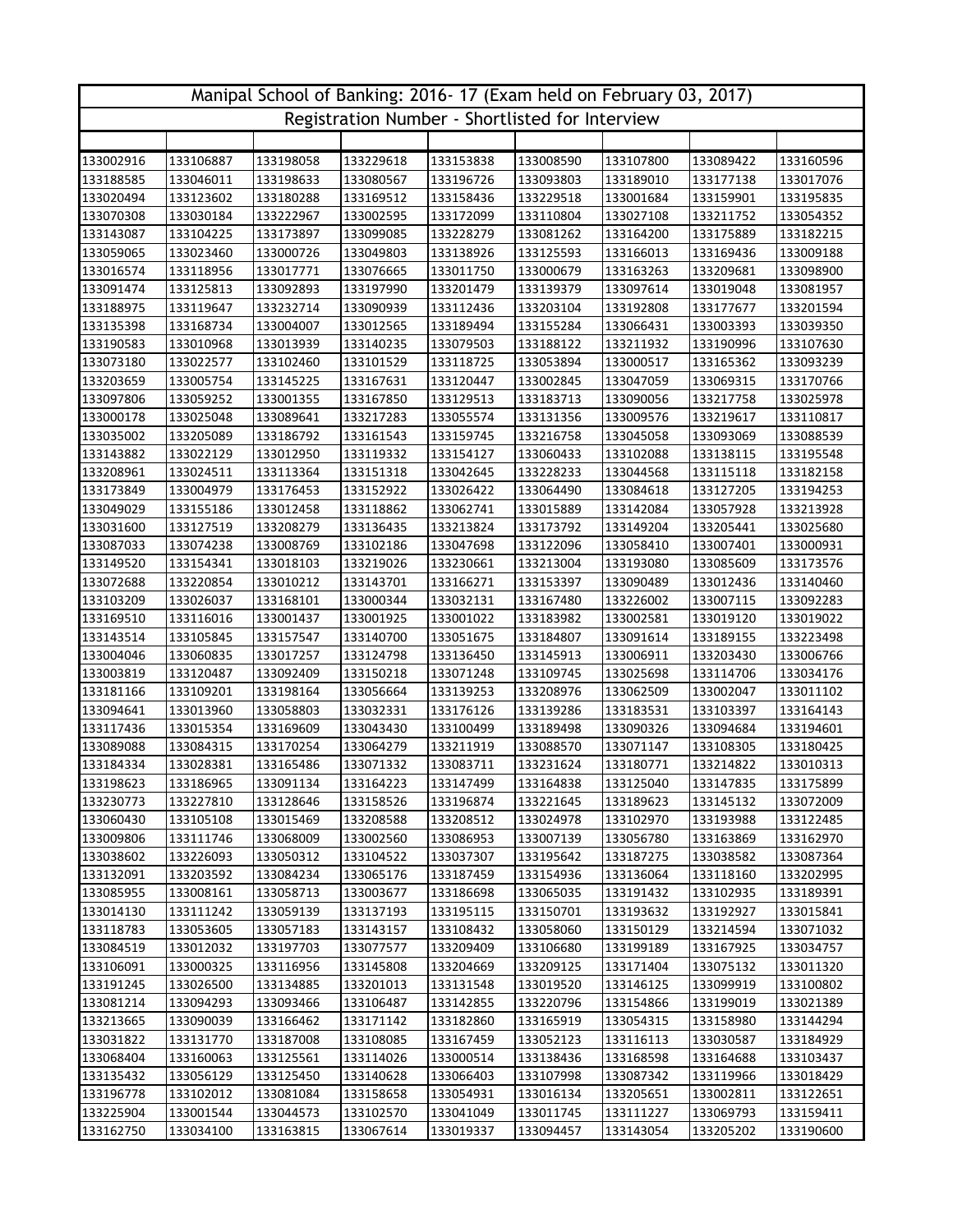| Manipal School of Banking: 2016-17 (Exam held on February 03, 2017) |                                                 |                        |           |           |                        |                        |                        |                        |  |  |  |
|---------------------------------------------------------------------|-------------------------------------------------|------------------------|-----------|-----------|------------------------|------------------------|------------------------|------------------------|--|--|--|
|                                                                     | Registration Number - Shortlisted for Interview |                        |           |           |                        |                        |                        |                        |  |  |  |
|                                                                     |                                                 |                        |           |           |                        |                        |                        |                        |  |  |  |
| 133085302                                                           | 133139957                                       | 133020756              | 133213738 | 133131472 | 133183649              | 133101406              | 133100299              | 133022072              |  |  |  |
| 133096341                                                           | 133164731                                       | 133082456              | 133203685 | 133036974 | 133001370              | 133183944              | 133050755              | 133157413              |  |  |  |
| 133085941                                                           | 133123535                                       | 133159919              | 133050282 | 133106836 | 133150131              | 133006605              | 133064999              | 133090780              |  |  |  |
| 133090315                                                           | 133069406                                       | 133144742              | 133211402 | 133171316 | 133043726              | 133107762              | 133143997              | 133005392              |  |  |  |
| 133022614                                                           | 133189175                                       | 133141334              | 133177459 | 133151726 | 133219433              | 133178552              | 133060373              | 133160701              |  |  |  |
| 133205066                                                           | 133034575                                       | 133112327              | 133055122 | 133156617 | 133168525              | 133111535              | 133204843              | 133167524              |  |  |  |
| 133005467                                                           | 133050440                                       | 133132537              | 133050744 | 133014687 | 133082865              | 133174737              | 133209203              | 133012972              |  |  |  |
| 133025958                                                           | 133122721                                       | 133026301              | 133128532 | 133078427 | 133119912              | 133008738              | 133218986              | 133061732              |  |  |  |
| 133014242                                                           | 133012538                                       | 133031604              | 133138813 | 133114773 | 133139985              | 133161763              | 133070692              | 133179947              |  |  |  |
| 133038053                                                           | 133083320                                       | 133191588              | 133224883 | 133014844 | 133037521              | 133189725              | 133118543              | 133138993              |  |  |  |
| 133079629                                                           | 133205862                                       | 133193623              | 133102246 | 133115467 | 133052254              | 133168499              | 133165439              | 133189367              |  |  |  |
| 133007559                                                           | 133000467                                       | 133155045              | 133175892 | 133153002 | 133076328              | 133090403              | 133002852              | 133050605              |  |  |  |
| 133144047                                                           | 133217396                                       | 133050172              | 133097636 | 133219068 | 133221377              | 133109985              | 133083259              | 133138778              |  |  |  |
| 133006867                                                           | 133056626                                       | 133199411              | 133146346 | 133197238 | 133078698              | 133172586              | 133192914              | 133034233              |  |  |  |
| 133001875                                                           | 133035463                                       | 133178338              | 133173453 | 133035722 | 133097149              | 133211636              | 133199986              | 133004515              |  |  |  |
| 133195193                                                           | 133084848                                       | 133107557              | 133080039 | 133091984 | 133231909              | 133000744              | 133116890              | 133219821              |  |  |  |
| 133082059                                                           | 133001565                                       | 133209246              | 133126115 | 133053088 | 133139994              | 133212811              | 133019803              | 133200133              |  |  |  |
| 133115397                                                           | 133022733                                       | 133195011              | 133158514 | 133117719 | 133188665              | 133151833              | 133189379              | 133105983              |  |  |  |
| 133111660                                                           | 133017087                                       | 133103942              | 133040770 | 133034595 | 133198379              | 133176150              | 133171659              | 133000762              |  |  |  |
| 133052043                                                           | 133142230                                       | 133192799              | 133218162 | 133090318 | 133021848              | 133118990              | 133142649              | 133168949              |  |  |  |
| 133007287                                                           | 133162254                                       | 133081479              | 133047061 | 133104306 | 133224570              | 133148849              | 133152947              | 133005298              |  |  |  |
| 133007694                                                           | 133015883                                       | 133188733              | 133172653 | 133196934 | 133083205              | 133105209              | 133231287              | 133049925              |  |  |  |
| 133003432                                                           | 133193563                                       | 133206731              | 133193722 | 133062589 | 133008808              | 133000444              | 133156576              | 133001051              |  |  |  |
| 133117501                                                           | 133033601                                       | 133171157              | 133214436 | 133107599 | 133140587              | 133003970              | 133165232              | 133186160              |  |  |  |
| 133055710                                                           | 133160726                                       | 133000101              | 133128844 | 133143323 | 133087854              | 133051895              | 133020330              | 133163423              |  |  |  |
| 133114167                                                           | 133223316                                       | 133135384              | 133164875 | 133182866 | 133127499              | 133221482              | 133095513              | 133079018              |  |  |  |
| 133023938                                                           | 133130980                                       | 133111863              | 133181744 | 133193197 | 133175028              | 133013334              | 133086044              | 133188713              |  |  |  |
| 133123042                                                           | 133002256                                       | 133166451              | 133170313 | 133195965 | 133041834              | 133083409              | 133014395              | 133126437              |  |  |  |
| 133039333                                                           | 133015725                                       | 133036075              | 133086517 | 133231320 | 133174488              | 133178371              | 133190085              | 133191204              |  |  |  |
| 133181835                                                           | 133009691                                       | 133118125              | 133121706 | 133166640 | 133009684              | 133172654              | 133108072              | 133088035              |  |  |  |
| 133026535                                                           | 133028070                                       | 133072028              | 133081509 | 133197286 | 133113912              | 133019246              | 133048733              | 133028535              |  |  |  |
| 133142464                                                           | 133000626                                       | 133055524              | 133201173 | 133194191 | 133014265              | 133231789              | 133223862              | 133027482              |  |  |  |
| 133205389                                                           | 133102595                                       | 133228113              | 133174506 | 133037651 | 133130470              | 133173095              | 133034648              | 133015727              |  |  |  |
| 133091683                                                           | 133178158                                       | 133195298              | 133156588 | 133100792 | 133147849              | 133219595              | 133214712              | 133139476              |  |  |  |
| 133085970                                                           | 133043070                                       | 133162667              | 133107349 | 133119826 | 133173031              | 133121207              | 133173567              | 133102580              |  |  |  |
| 133049583                                                           | 133195695                                       | 133145295              | 133142929 | 133116111 | 133034163              | 133151211              | 133100762              | 133124083              |  |  |  |
| 133013335                                                           | 133007461                                       | 133024672              | 133173208 | 133176452 | 133153458              | 133034320              | 133017236              | 133220330              |  |  |  |
| 133089024                                                           | 133189769                                       | 133041179              | 133150918 | 133205716 | 133039830              | 133021724              | 133197590              | 133196057              |  |  |  |
| 133075619                                                           | 133105756                                       | 133138687              | 133166093 | 133080406 | 133009139              | 133094480              | 133079747              | 133063845              |  |  |  |
| 133089096                                                           | 133020727                                       | 133184812              | 133054474 | 133148030 | 133029315              | 133164428              | 133028665              | 133141904              |  |  |  |
| 133183231                                                           | 133126638                                       | 133212992              | 133109723 | 133063794 | 133161627              | 133076695              | 133164091              | 133010030              |  |  |  |
| 133211472                                                           | 133088508                                       | 133176419              | 133126311 | 133107648 | 133045752              | 133009431              | 133012326              | 133196802              |  |  |  |
| 133123823                                                           | 133108803                                       | 133093943              | 133124011 | 133166978 | 133226455              | 133137420              | 133228059              | 133008528              |  |  |  |
| 133231270                                                           | 133083568                                       | 133186225              | 133185202 | 133105033 | 133171418              | 133058809              | 133037385              | 133126340              |  |  |  |
| 133214655                                                           | 133077933                                       | 133224795              | 133167321 | 133159079 | 133003250              | 133158080              | 133157982              | 133167557              |  |  |  |
| 133097118                                                           | 133072125                                       | 133189061              | 133128627 | 133006375 | 133138986              | 133104769              | 133097168              | 133210399              |  |  |  |
| 133195618                                                           | 133133133                                       | 133088855              | 133195244 | 133024120 | 133132118              | 133104735              | 133009914              | 133109051              |  |  |  |
| 133051518                                                           | 133120225                                       | 133188904              | 133163805 | 133182205 | 133161953              | 133120471              | 133205925              | 133202884              |  |  |  |
| 133139746                                                           | 133117833                                       | 133066450              | 133121173 | 133125566 | 133063467              | 133060851              | 133171435              | 133128818              |  |  |  |
| 133122370                                                           | 133118287                                       | 133159894              | 133162907 | 133164221 | 133145442              | 133013323              | 133011885              | 133201237              |  |  |  |
| 133226869                                                           | 133133905                                       | 133165135              | 133093804 | 133004420 | 133154106              | 133110719              | 133015220              | 133027468              |  |  |  |
| 133120627                                                           | 133134992                                       | 133125441              | 133131303 | 133211305 | 133219237              | 133049607              | 133176459              | 133112254              |  |  |  |
| 133175768<br>133151949                                              | 133120265<br>133050209                          | 133124222<br>133078809 | 133152412 | 133119681 | 133082696<br>133128284 | 133079822<br>133004912 | 133196869<br>133102856 | 133030841<br>133001910 |  |  |  |
|                                                                     |                                                 |                        | 133133196 | 133198212 |                        |                        |                        |                        |  |  |  |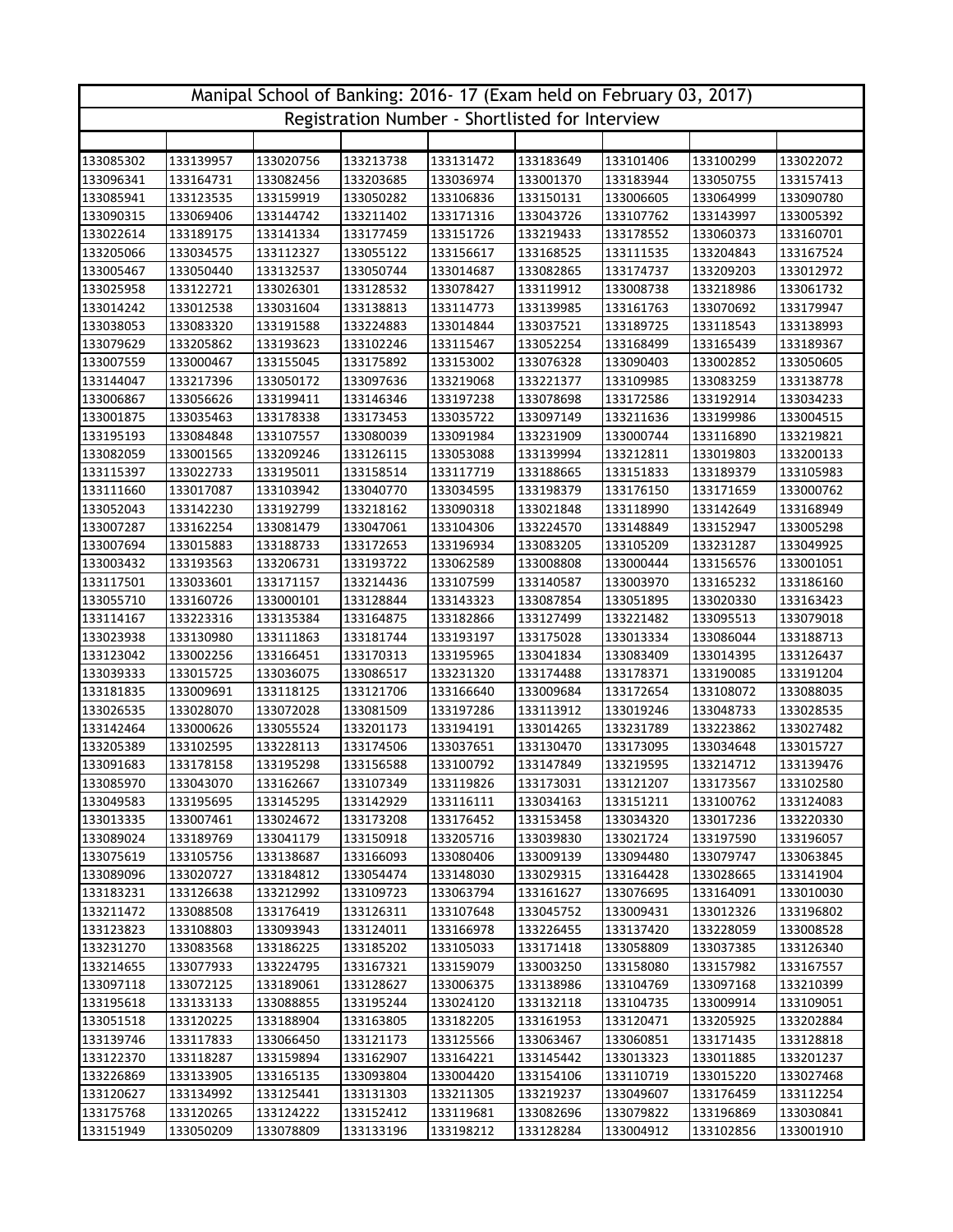| Manipal School of Banking: 2016-17 (Exam held on February 03, 2017) |                                                 |           |           |           |           |           |           |           |  |  |  |
|---------------------------------------------------------------------|-------------------------------------------------|-----------|-----------|-----------|-----------|-----------|-----------|-----------|--|--|--|
|                                                                     | Registration Number - Shortlisted for Interview |           |           |           |           |           |           |           |  |  |  |
|                                                                     |                                                 |           |           |           |           |           |           |           |  |  |  |
| 133007450                                                           | 133077836                                       | 133123878 | 133183319 | 133118602 | 133202601 | 133165319 | 133189317 | 133023077 |  |  |  |
| 133109498                                                           | 133013742                                       | 133118027 | 133034793 | 133089169 | 133209343 | 133079060 | 133088367 | 133086606 |  |  |  |
| 133074325                                                           | 133033904                                       | 133101864 | 133196030 | 133194109 | 133130173 | 133149344 | 133065873 | 133164415 |  |  |  |
| 133149201                                                           | 133000878                                       | 133000979 | 133101219 | 133092564 | 133223840 | 133000917 | 133195779 | 133055931 |  |  |  |
| 133145478                                                           | 133036882                                       | 133156554 | 133197845 | 133130489 | 133178174 | 133194042 | 133174845 | 133208601 |  |  |  |
| 133030453                                                           | 133062072                                       | 133005814 | 133166505 | 133193149 | 133004880 | 133156794 | 133213802 | 133165596 |  |  |  |
| 133076067                                                           | 133112985                                       | 133127647 | 133067973 | 133203935 | 133186253 | 133194784 | 133035357 | 133191821 |  |  |  |
| 133217465                                                           | 133047240                                       | 133172385 | 133002929 | 133079845 | 133082288 | 133039575 | 133106580 | 133040869 |  |  |  |
| 133123837                                                           | 133019567                                       | 133197781 | 133066306 | 133202745 | 133102673 | 133023498 | 133203053 | 133028983 |  |  |  |
| 133091058                                                           | 133023978                                       | 133110216 | 133192205 | 133065202 | 133138910 | 133110464 | 133090869 | 133043334 |  |  |  |
| 133011148                                                           | 133114699                                       | 133010392 | 133153620 | 133165148 | 133159465 | 133150033 | 133121254 | 133167769 |  |  |  |
| 133129600                                                           | 133186177                                       | 133025143 | 133218170 | 133052256 | 133080232 | 133208800 | 133000107 | 133094882 |  |  |  |
| 133118665                                                           | 133004860                                       | 133088485 | 133081709 | 133050151 | 133086697 | 133025131 | 133034867 | 133145418 |  |  |  |
| 133175796                                                           | 133139023                                       | 133035469 | 133011338 | 133001851 | 133144261 | 133050548 | 133089946 | 133061872 |  |  |  |
| 133027200                                                           | 133055454                                       | 133219082 | 133125822 | 133192300 | 133079596 | 133157772 | 133001029 | 133083751 |  |  |  |
| 133002266                                                           | 133004304                                       | 133132940 | 133101856 | 133152998 | 133157544 | 133192344 | 133023790 | 133123487 |  |  |  |
| 133112706                                                           | 133009526                                       | 133043719 | 133152433 | 133128772 | 133083495 | 133103240 | 133083908 | 133159024 |  |  |  |
| 133015179                                                           | 133124417                                       | 133166804 | 133022206 | 133044541 | 133008811 | 133150945 | 133219455 | 133165777 |  |  |  |
| 133061794                                                           | 133193053                                       | 133179866 | 133183781 | 133114970 | 133214118 | 133006226 | 133186865 | 133096842 |  |  |  |
| 133062600                                                           | 133107070                                       | 133199088 | 133194493 | 133213746 | 133193644 | 133036681 | 133128621 | 133067365 |  |  |  |
| 133229899                                                           | 133127920                                       | 133082400 | 133164431 | 133141722 | 133038739 | 133142489 | 133175077 | 133004869 |  |  |  |
| 133013692                                                           | 133152205                                       | 133161797 | 133196127 | 133206987 | 133198649 | 133124620 | 133092057 | 133164319 |  |  |  |
| 133053166                                                           | 133001641                                       | 133214991 | 133135430 | 133170756 | 133221560 | 133016642 | 133186444 | 133166939 |  |  |  |
| 133035841                                                           | 133208995                                       | 133138772 | 133002205 | 133100955 | 133226419 | 133222454 | 133197700 | 133101404 |  |  |  |
| 133036820                                                           | 133012233                                       | 133034600 | 133120384 | 133136342 | 133139869 | 133020372 | 133183916 | 133020277 |  |  |  |
| 133228535                                                           | 133058905                                       | 133189528 | 133193925 | 133136806 | 133217778 | 133102782 | 133197005 | 133122702 |  |  |  |
| 133158779                                                           | 133021009                                       | 133187871 | 133000206 | 133129825 | 133000639 | 133040975 | 133152438 | 133000900 |  |  |  |
| 133025363                                                           | 133203158                                       | 133034451 | 133125178 | 133183752 | 133014533 | 133159157 | 133150705 | 133021157 |  |  |  |
| 133080996                                                           | 133009415                                       | 133026894 | 133133336 | 133161175 | 133047425 | 133093430 | 133007557 | 133097585 |  |  |  |
| 133010318                                                           | 133134994                                       | 133194705 | 133074222 | 133086492 | 133174196 | 133201960 | 133016341 | 133136283 |  |  |  |
| 133038315                                                           | 133082280                                       | 133020801 | 133215655 | 133200652 | 133222467 | 133008933 | 133126971 | 133032667 |  |  |  |
| 133017186                                                           | 133014909                                       | 133074005 | 133194195 | 133172847 | 133177848 | 133085150 | 133141443 | 133129199 |  |  |  |
| 133090640                                                           | 133103935                                       | 133157839 | 133074441 | 133112272 | 133131416 | 133216394 | 133001557 | 133005470 |  |  |  |
| 133037739                                                           | 133061609                                       | 133058917 | 133166364 | 133001744 | 133069939 | 133221296 | 133070678 | 133158507 |  |  |  |
| 133141323                                                           | 133179306                                       | 133120854 | 133017274 | 133174972 | 133089376 | 133231715 | 133208709 | 133139106 |  |  |  |
| 133110603                                                           | 133008265                                       | 133036074 | 133120900 | 133000239 | 133187909 | 133170598 | 133204401 | 133003005 |  |  |  |
| 133227771                                                           | 133140034                                       | 133170174 | 133124707 | 133093083 | 133017287 | 133193361 | 133018641 | 133179441 |  |  |  |
| 133066732                                                           | 133023292                                       | 133098637 | 133139034 | 133057626 | 133099886 | 133146750 | 133001646 | 133145523 |  |  |  |
| 133120605                                                           | 133102314                                       | 133129498 | 133027755 | 133111152 | 133171335 | 133202679 | 133006043 | 133116079 |  |  |  |
| 133150044                                                           | 133197813                                       | 133142481 | 133082160 | 133107035 | 133211392 | 133089968 | 133116715 | 133100339 |  |  |  |
| 133032716                                                           | 133130187                                       | 133220773 | 133225616 | 133112766 | 133005799 | 133112114 | 133216075 | 133098180 |  |  |  |
| 133082169                                                           | 133097364                                       | 133195204 | 133166044 | 133198557 | 133061413 | 133209878 | 133136100 | 133036850 |  |  |  |
| 133018212                                                           | 133220988                                       | 133095322 | 133202481 | 133141994 | 133037936 | 133124712 | 133168115 | 133083701 |  |  |  |
| 133097943                                                           | 133140983                                       | 133116378 | 133164840 | 133028692 | 133180982 | 133126476 | 133051423 | 133192949 |  |  |  |
| 133092625                                                           | 133033987                                       | 133118727 | 133190841 | 133188864 | 133121389 | 133151084 | 133162438 | 133188387 |  |  |  |
| 133094573                                                           | 133108689                                       | 133001902 | 133116273 | 133195923 | 133028773 | 133186317 | 133179941 | 133207428 |  |  |  |
| 133089382                                                           | 133006362                                       | 133076940 | 133191180 | 133112991 | 133070924 | 133071893 | 133128235 | 133163540 |  |  |  |
| 133131026                                                           | 133070237                                       | 133001838 | 133009636 | 133150978 | 133059748 | 133219967 | 133130490 | 133045997 |  |  |  |
| 133052239                                                           | 133021199                                       | 133007291 | 133160968 | 133068814 | 133216645 | 133018884 | 133161178 | 133101060 |  |  |  |
| 133230983                                                           | 133134396                                       | 133109576 | 133159592 | 133200287 | 133000848 | 133156345 | 133103379 | 133189277 |  |  |  |
| 133103328                                                           | 133057131                                       | 133085026 | 133024003 | 133211712 | 133008046 | 133011675 | 133170099 | 133082822 |  |  |  |
| 133221543                                                           | 133170744                                       | 133138803 | 133027339 | 133196747 | 133080621 | 133054624 | 133145836 | 133140977 |  |  |  |
| 133034098                                                           | 133018839                                       | 133138139 | 133115640 | 133083574 | 133227229 | 133220108 | 133166723 | 133121793 |  |  |  |
| 133076383                                                           | 133023392                                       | 133092439 | 133108641 | 133198583 | 133035052 | 133106910 | 133097119 | 133014739 |  |  |  |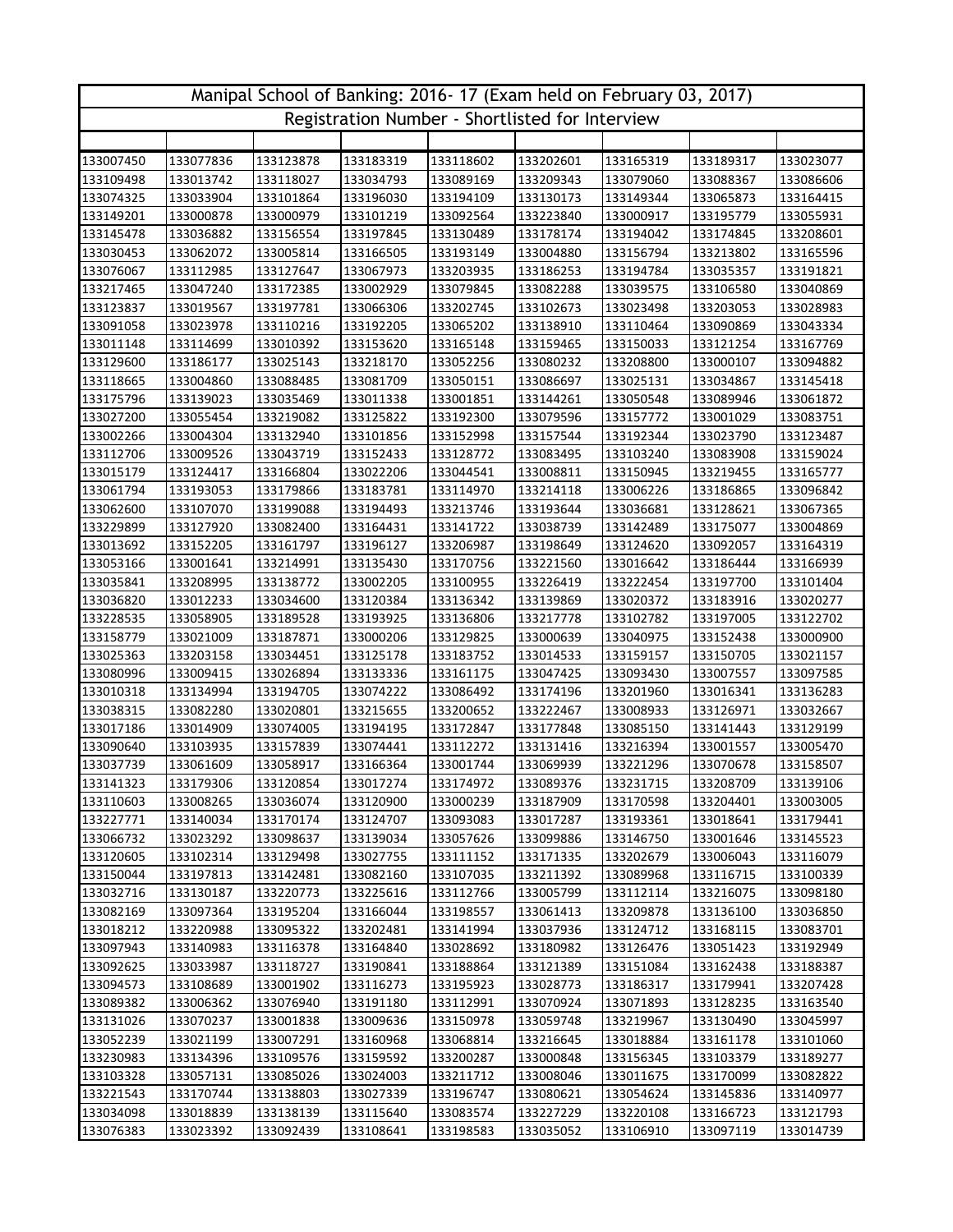| Manipal School of Banking: 2016-17 (Exam held on February 03, 2017) |           |           |           |                                                 |           |           |           |           |  |  |
|---------------------------------------------------------------------|-----------|-----------|-----------|-------------------------------------------------|-----------|-----------|-----------|-----------|--|--|
|                                                                     |           |           |           | Registration Number - Shortlisted for Interview |           |           |           |           |  |  |
|                                                                     |           |           |           |                                                 |           |           |           |           |  |  |
| 133016788                                                           | 133062080 | 133189933 | 133192881 | 133111185                                       | 133158250 | 133142934 | 133166884 | 133098196 |  |  |
| 133069479                                                           | 133022418 | 133063737 | 133142783 | 133231511                                       | 133190790 | 133121279 | 133174834 | 133142239 |  |  |
| 133104706                                                           | 133153330 | 133065309 | 133168573 | 133055141                                       | 133086833 | 133171279 | 133125546 | 133186097 |  |  |
| 133179077                                                           | 133086113 | 133187945 | 133162389 | 133152862                                       | 133219524 | 133185483 | 133098801 | 133012362 |  |  |
| 133158878                                                           | 133102693 | 133174583 | 133106900 | 133007022                                       | 133152957 | 133006723 | 133001514 | 133108145 |  |  |
| 133189126                                                           | 133202538 | 133164464 | 133201564 | 133211970                                       | 133129664 | 133059373 | 133108928 | 133181686 |  |  |
| 133017888                                                           | 133001330 | 133016589 | 133177768 | 133058405                                       | 133119727 | 133036555 | 133140494 | 133067569 |  |  |
| 133008486                                                           | 133038097 | 133180471 | 133103429 | 133014923                                       | 133121071 | 133035973 | 133051711 | 133201315 |  |  |
| 133137610                                                           | 133097648 | 133000160 | 133140366 | 133044801                                       | 133107257 | 133128484 | 133130747 | 133126899 |  |  |
| 133009731                                                           | 133115870 | 133128119 | 133106941 | 133014149                                       | 133208742 | 133213589 | 133005217 | 133009743 |  |  |
| 133058121                                                           | 133000364 | 133064058 | 133215514 | 133125933                                       | 133005374 | 133021544 | 133005144 | 133195171 |  |  |
| 133030347                                                           | 133160909 | 133034007 | 133020491 | 133170800                                       | 133137310 | 133104387 | 133072296 | 133005688 |  |  |
| 133077580                                                           | 133086082 | 133134844 | 133145634 | 133165867                                       | 133221853 | 133042913 | 133109553 | 133150764 |  |  |
| 133080152                                                           | 133113586 | 133001071 | 133151053 | 133006787                                       | 133204788 | 133124307 | 133132639 | 133139602 |  |  |
| 133000837                                                           | 133164405 | 133091053 | 133037278 | 133162216                                       | 133030635 | 133147689 | 133005899 | 133069906 |  |  |
| 133052851                                                           | 133229466 | 133024422 | 133026654 | 133075385                                       | 133149324 | 133170807 | 133143431 | 133160220 |  |  |
| 133074477                                                           | 133032221 | 133097252 | 133092067 | 133123218                                       | 133090831 | 133096625 | 133101692 | 133137394 |  |  |
| 133038547                                                           | 133010364 | 133130727 | 133157748 | 133193889                                       | 133183893 | 133201019 | 133232265 | 133155768 |  |  |
| 133105571                                                           | 133108921 | 133146667 | 133088363 | 133211223                                       | 133215216 | 133114342 | 133133862 | 133182419 |  |  |
| 133009511                                                           | 133218342 | 133120728 | 133137682 | 133003409                                       | 133121878 | 133204458 | 133068716 | 133050316 |  |  |
| 133063979                                                           | 133216462 | 133032312 | 133014467 | 133151474                                       | 133071309 | 133036215 | 133101162 | 133039453 |  |  |
| 133215337                                                           | 133146381 | 133009065 | 133044895 | 133083380                                       | 133174522 | 133230711 | 133117177 | 133198114 |  |  |
| 133055829                                                           | 133008663 | 133227423 | 133000510 | 133143543                                       | 133178790 | 133102514 | 133139536 | 133048834 |  |  |
| 133091285                                                           | 133150663 | 133145304 | 133001732 | 133082254                                       | 133010759 | 133027251 | 133175353 | 133148118 |  |  |
| 133128379                                                           | 133092107 | 133006852 | 133032743 | 133138440                                       | 133141351 | 133193847 | 133220197 | 133140104 |  |  |
| 133005840                                                           | 133125487 | 133004574 | 133069966 | 133016519                                       | 133098428 | 133180359 | 133158060 | 133203727 |  |  |
| 133072249                                                           | 133139644 | 133100415 | 133092113 | 133228635                                       | 133152171 | 133078909 | 133059890 | 133223103 |  |  |
| 133173398                                                           | 133198052 | 133060177 | 133132522 | 133022087                                       | 133165770 | 133044786 | 133041596 | 133000449 |  |  |
| 133020124                                                           | 133001711 | 133076546 | 133186205 | 133168661                                       | 133164255 | 133097482 | 133230757 | 133070765 |  |  |
| 133123760                                                           | 133066573 | 133151743 | 133119424 | 133027117                                       | 133168135 | 133091013 | 133001283 | 133078795 |  |  |
| 133136800                                                           | 133150141 | 133189881 | 133130599 | 133032554                                       | 133052583 | 133019252 | 133199199 | 133184847 |  |  |
| 133192678                                                           | 133089486 | 133159402 | 133159614 | 133081936                                       | 133017549 | 133155017 | 133011179 | 133104709 |  |  |
| 133000809                                                           | 133129466 | 133165519 | 133162336 | 133169981                                       | 133002457 | 133177593 | 133011968 | 133032425 |  |  |
| 133000729                                                           | 133125654 | 133126861 | 133207333 | 133001730                                       | 133206071 | 133087332 | 133191573 | 133199350 |  |  |
| 133021991                                                           | 133136443 | 133228999 | 133125685 | 133171844                                       | 133019859 | 133218773 | 133137871 | 133179267 |  |  |
| 133067400                                                           | 133080732 | 133035179 | 133159361 | 133219146                                       | 133005965 | 133137238 | 133031287 | 133112092 |  |  |
| 133152718                                                           | 133157059 | 133196252 | 133122974 | 133027111                                       | 133162644 | 133097615 | 133122237 | 133014627 |  |  |
| 133105891                                                           | 133035837 | 133080613 | 133204279 | 133193268                                       | 133127043 | 133142197 | 133108115 | 133027320 |  |  |
| 133157480                                                           | 133192185 | 133039451 | 133173517 | 133108911                                       | 133091610 | 133133790 | 133103261 | 133027506 |  |  |
| 133132083                                                           | 133151695 | 133191617 | 133028827 | 133157543                                       | 133166849 | 133161434 | 133210092 | 133169815 |  |  |
| 133137748                                                           | 133056960 | 133049549 | 133171848 | 133153485                                       | 133152712 | 133175724 | 133023554 | 133002243 |  |  |
| 133105957                                                           | 133032630 | 133162765 | 133204387 | 133200212                                       | 133030256 | 133009837 | 133036457 | 133068093 |  |  |
| 133003177                                                           | 133108826 | 133066815 | 133184145 | 133083186                                       | 133124077 | 133215263 | 133135086 | 133225443 |  |  |
| 133114116                                                           | 133166709 | 133193036 | 133075001 | 133205788                                       | 133135056 | 133192184 | 133159506 | 133212991 |  |  |
| 133179038                                                           | 133017271 | 133054130 | 133100659 | 133020417                                       | 133185047 | 133199871 | 133109043 | 133092177 |  |  |
| 133100367                                                           | 133014344 | 133159198 | 133011769 | 133033954                                       | 133084640 | 133161569 | 133123414 | 133195179 |  |  |
| 133012303                                                           | 133098351 | 133015515 | 133136101 | 133173851                                       | 133162744 | 133120344 | 133180984 | 133074685 |  |  |
| 133002174                                                           | 133200996 | 133128418 | 133046895 | 133149942                                       | 133000393 | 133019004 | 133216173 | 133121798 |  |  |
| 133026887                                                           | 133077169 | 133020702 | 133126371 | 133145598                                       | 133232182 | 133112702 | 133197305 | 133012440 |  |  |
| 133172321                                                           | 133074474 | 133167233 | 133006930 | 133000053                                       | 133192519 | 133010335 | 133134882 | 133150133 |  |  |
| 133085963                                                           | 133167298 | 133212979 | 133103053 | 133033582                                       | 133217702 | 133088356 | 133168432 | 133120079 |  |  |
| 133100062                                                           | 133190811 | 133090189 | 133162063 | 133011110                                       | 133192400 | 133212848 | 133209344 | 133172976 |  |  |
| 133108138                                                           | 133098619 | 133195266 | 133153315 | 133113982                                       | 133026637 | 133027362 | 133156952 | 133050575 |  |  |
| 133063960                                                           | 133089977 | 133204601 | 133166975 | 133068914                                       | 133100159 | 133180531 | 133099475 | 133157500 |  |  |